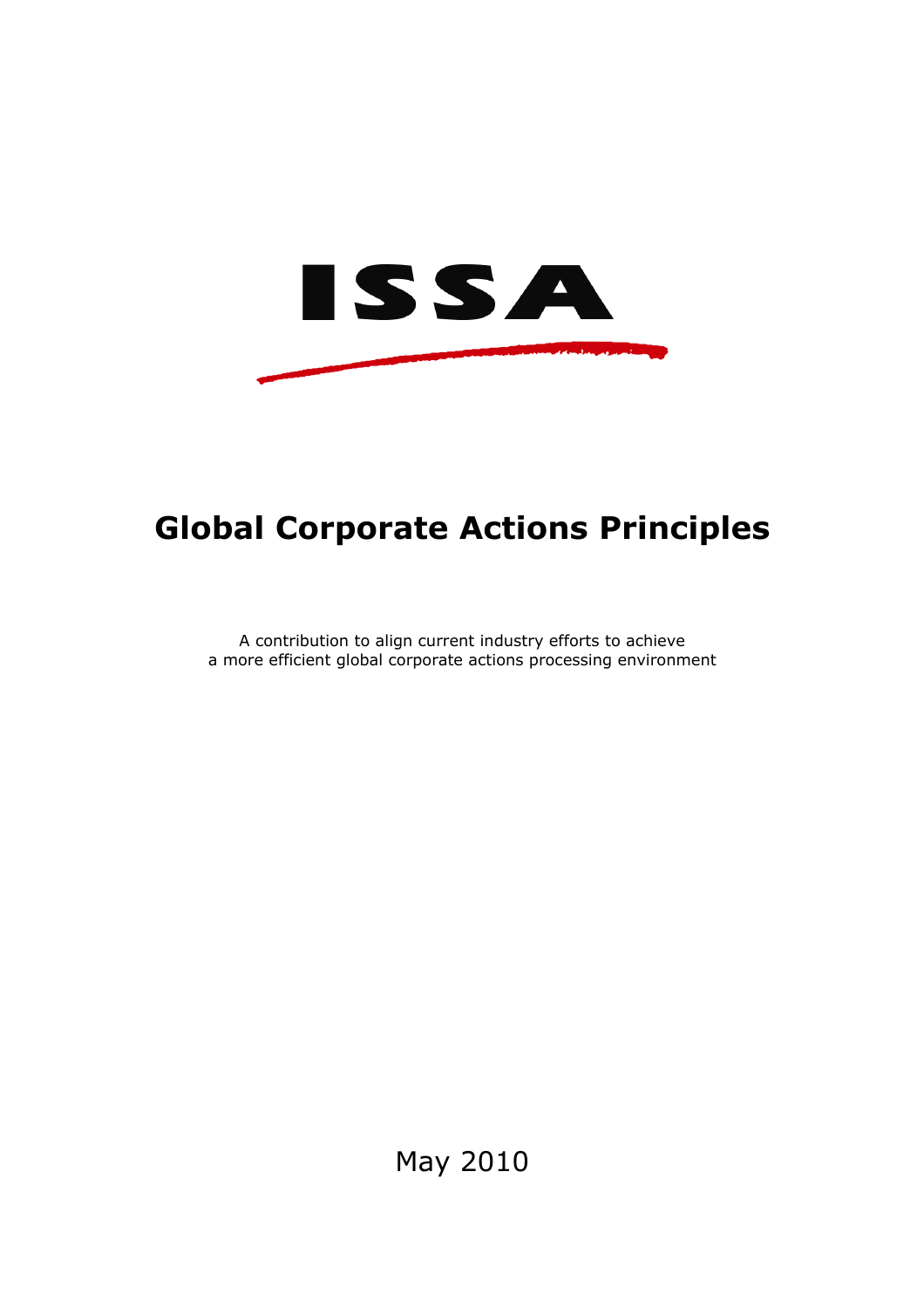#### **Disclaimer:**

Neither ISSA nor the authors of this document accept any responsibility for the accuracy or completeness of the information contained herein.

International Securities Services Association ISSA c/o UBS AG FNNA OW6F P.O. Box CH – 8098 Zurich Switzerland Phone ++41 (0)44 235 74 21<br>Fax ++41 (0)44 236 14 74 Fax ++41 (0)44 236 14 74 issa@issanet.org www.issanet.org May 28, 2010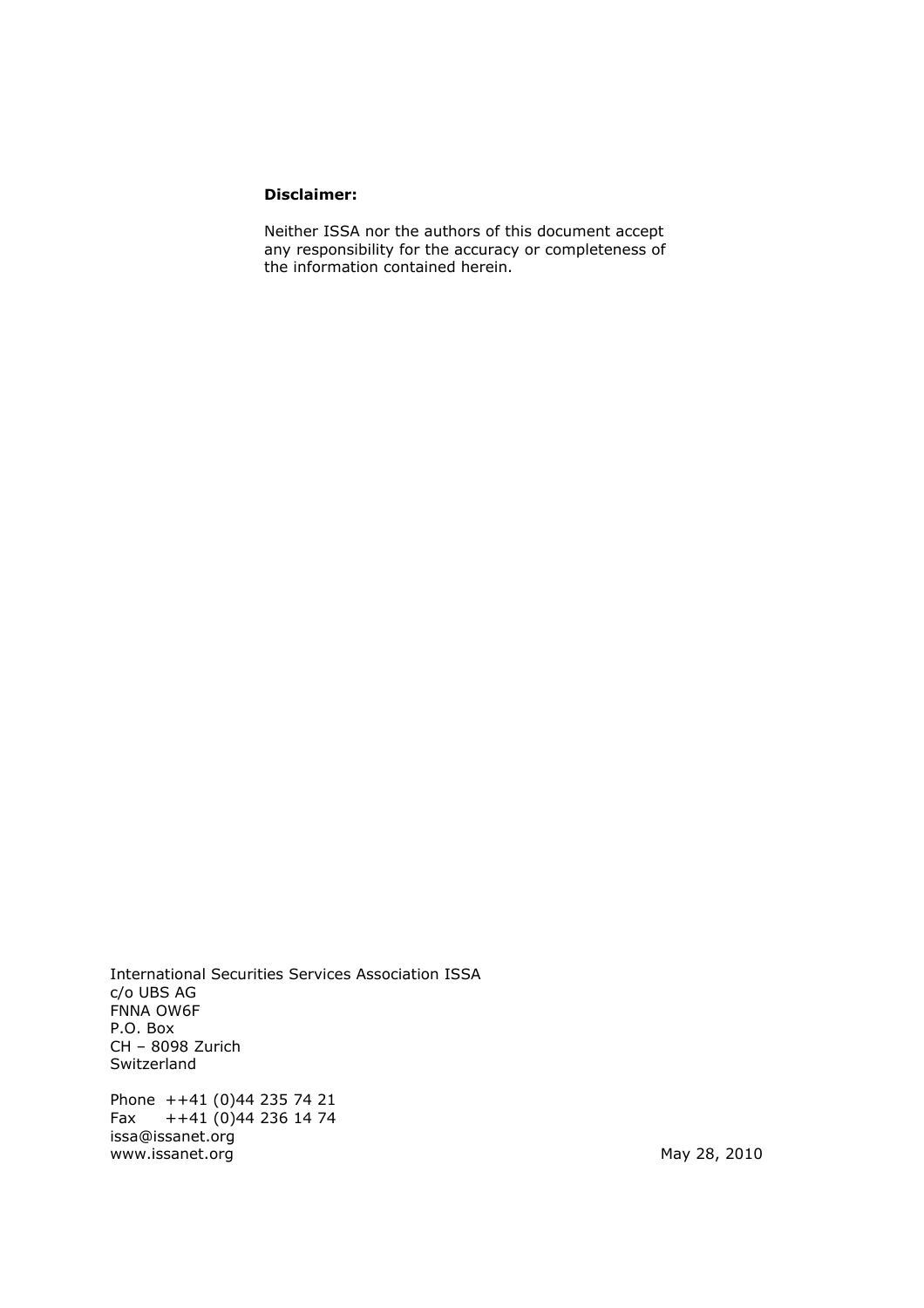## **Table of Contents**

#### **Part I Main Document**

| 1                       |                                                            |
|-------------------------|------------------------------------------------------------|
|                         |                                                            |
|                         |                                                            |
|                         |                                                            |
|                         |                                                            |
|                         |                                                            |
| $\overline{2}$          |                                                            |
|                         |                                                            |
|                         |                                                            |
|                         |                                                            |
|                         |                                                            |
|                         |                                                            |
| 3                       |                                                            |
|                         |                                                            |
| 4                       | Industry Groups and Initiatives of Global Significance 13  |
|                         |                                                            |
|                         |                                                            |
|                         |                                                            |
| 5                       | Assessment of the World Regions Against the Principles  19 |
|                         |                                                            |
|                         |                                                            |
|                         |                                                            |
|                         |                                                            |
|                         |                                                            |
| 6                       |                                                            |
| $\overline{\mathbf{z}}$ |                                                            |
|                         |                                                            |
|                         |                                                            |
|                         |                                                            |
|                         |                                                            |
|                         |                                                            |
| 8                       |                                                            |
| 9                       |                                                            |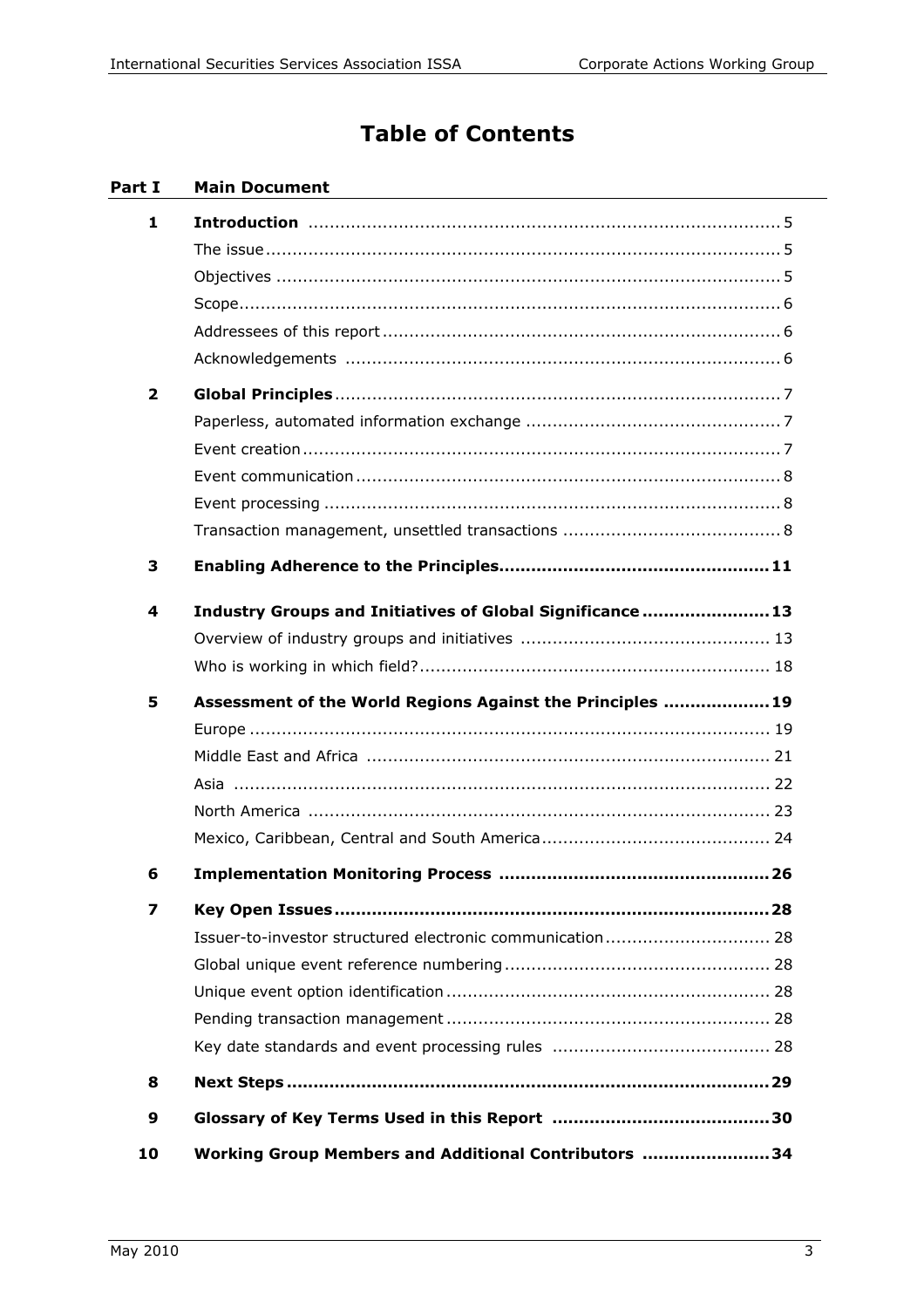#### **Part II Annexes (separate Document)**

- **A** Event categories and the roles of the different actors
- **B** Event creation
- **C** Event communication
- **D** Event processing
- **E** Claims and unsettled transaction management
- **F** EU Market Standards for Corporate Actions Processing: Implementation plan on national and European Level

#### **Part III Market Survey**

Published on [www.issanet.org](http://www.issanet.org/)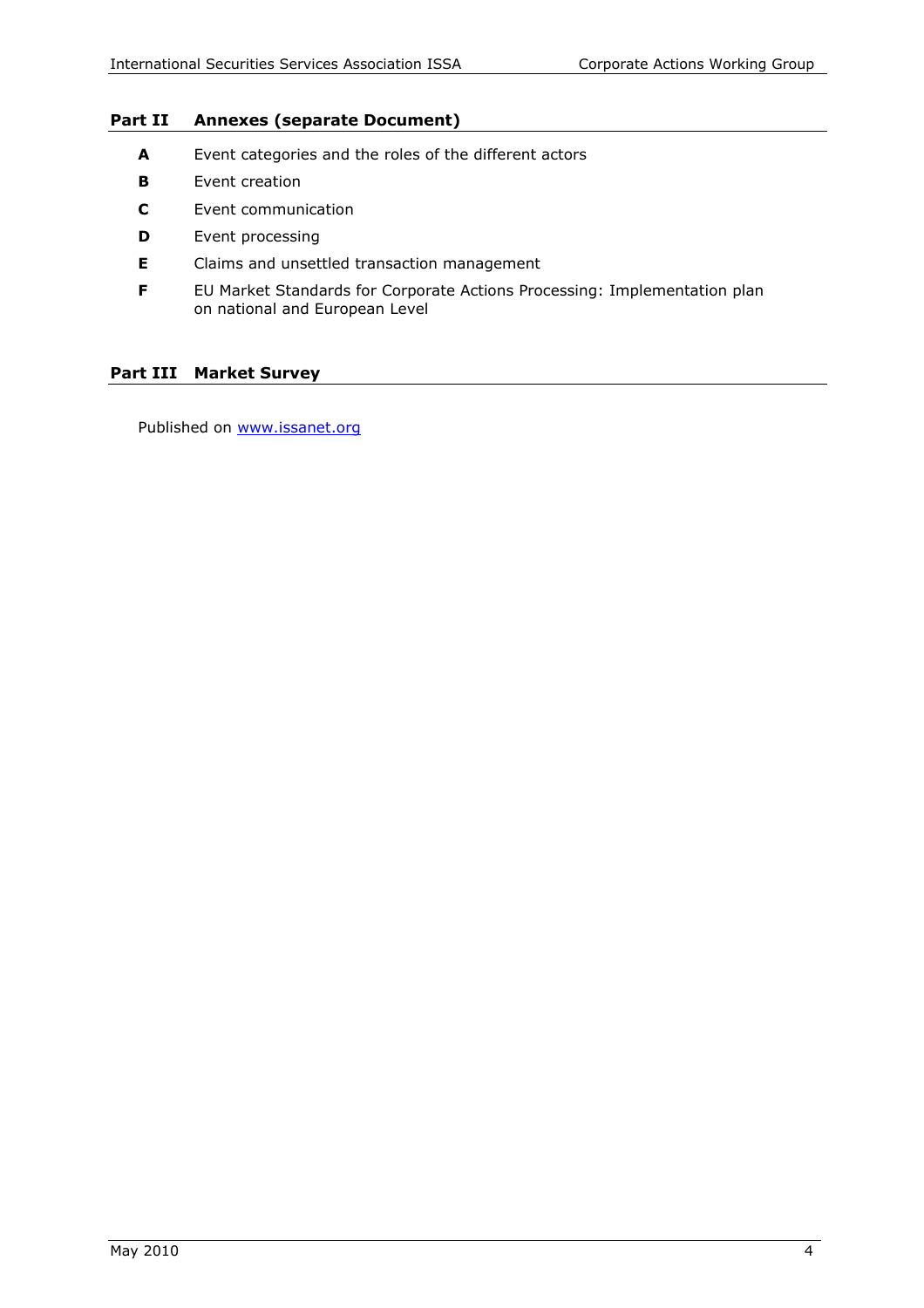## **1. Introduction**

#### **The Issue**

Compared to securities clearing and settlement, where very significant improvements have been made in efficiency and risk mitigation globally in the last 20 years, the asset servicing space has experienced more modest gains. There are at least five reasons:

- A broader range of players and functions impacting the process, some with little perceived incentive to change practices.
- Greater complexity, fuelled by innovation on the part of issuers and their investment bankers making standardization difficult; and longer duration.
- Less regulation across the spectrum of players, in most parts of the world.
- A tendency for problems to have less visibility, and direct impact on fewer players versus clearing and settlement with its credit, liquidity, and systemic risk components.
- No crisis (as yet): partly because better settlement infrastructures have helped, partly because of historically manageable volumes that have, however, ramped up sharply in recent years.

It is precisely the growing complexity and the steady growth in volumes that are now threatening to raise risk as well as cost to unsustainable levels.

In Europe, the various capital market harmonization initiatives have highlighted corporate actions as a complex area which is being addressed in a concerted fashion.

The key root causes of the problems are the lack of usage of standardized event terms and definitions throughout the processing chain and the corollary weaknesses in automation, or lack of it. The complexity of a number of event types also means that room for interpretation, and therefore dispute, is significant; and that the reliance of firms on a pool of scarce, highly trained and experienced specialists is high.

Unlike in the clearing and settlement space, buy-side and sell-side market participants and their agents and infrastructures are only a part of the equation. The other vital parts are issuers and their agents (registrars and transfer agents, issuing and paying agents), their investment bankers (lead managers and co-managers of the issue) and their lawyers. Event creation and action on voluntary events depends on issuers, their agents and their bankers. Without the active participation of all these players in cross-industry initiatives, in each market and across markets, standardization is impossible to achieve. The involvement of regulators may be necessary to achieve it.

#### **Objectives**

Complex corporate events will not disappear simply because they may present operational challenges. There is a clear need to raise the awareness of certain constraints and requirements which the different stakeholders have. The goal is to achieve better end-to-end processes *and* greater process harmonization across markets.

A number of valuable efforts to design standards and define best practice already exist, or are under way in various parts of the asset servicing space around the world. The purpose of this paper is not to issue 'yet another' set of corporate action recommendations. ISSA's primary objective is to distil and highlight completed and ongoing best practice initiatives, wherever they are. We want to identify local or regional best practices that seem suitable for implementation on a wider scale - in dialogue with the groups who articulated them - and act as a catalyst to help achieve the desired leverage. In addition, ISSA wishes to play a role in helping to prevent multiple bodies working on the same issues in independence of each other, thus avoiding redundancy.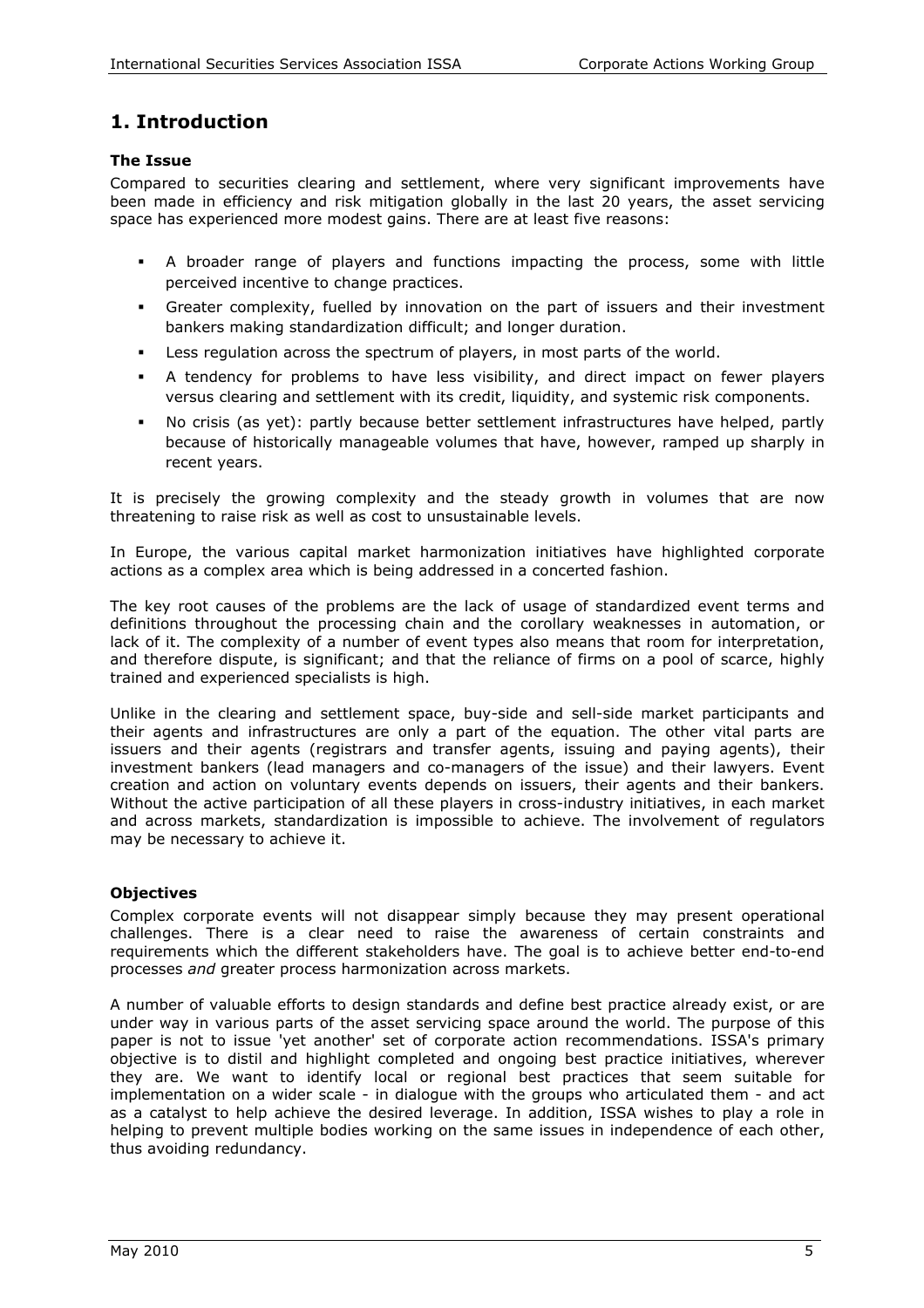#### **Summary Objectives**

- **To synthesize existing and emerging global industry initiatives** on corporate actions processing and thereby **publish principles** that would facilitate risk reduction, efficiency, investor protection, and issuers' ability to reach a broad investor base, highlighting gaps in current practices and areas that would benefit from concerted action.
- **To facilitate the alignment of efforts among the various industry** groups and advocate these principles globally to relevant stakeholders — the entire securities investment industry, issuers and their agents, and regulators — and facilitate the monitoring of issues and developments in key markets around the world, with respect to the principles.
- **To highlight recommended practices being implemented or planned around the world**, and provide a one-stop reference point to relevant work being done by industry groups globally, with links to their websites.

#### **Scope**

This document describes proposed global principles for improving the standardization of corporate actions and income processing end-to-end, including cash and stock distributions as well as reorganizations; for listed equities and for fixed-income instruments held in book-entry form at central depositories, synthesizing or rationalizing current industry initiatives. Proxy voting and class actions were considered but left out of scope. Tax processing and foreign ownership limit reporting are not in scope. Unlisted securities were not excluded from the project scope but differences between listed and unlisted securities were not examined.

#### **Addressees of this Report**

This paper is addressed to issuers and their agents, market intermediaries such as custodian banks, asset managers, industry associations/groups, market infrastructures and regulators. We encourage them to support (if not yet in place) the establishment of Market Implementation Groups (MIGs) by elaborating:

- a framework for adapting requirements to local market needs
- suggestions for cross-market co-ordination within and across regions, including the monitoring of the progress

Further, this paper is suggested reading for all individual market participants and their agents involved in designing, announcing and processing corporate events. It is a contribution to cross-fertilize the industry and improve the understanding of all elements of a successful endto-end process. All interested parties are invited to join the dialogue with ISSA on what remains to be done to close the gaps and achieve progress jointly, to the benefit of all market participants and their clients.

#### **Acknowledgements**

This report is the result of an effort by a small team of experts drawn from ISSA members and third parties, led by Citigroup. A number of ISSA member firms and third parties supplied valuable market information, covering more than 50 markets. The names of all participating firms and the individual contributors are listed on page 34. Their original input is accessible on [www.issanet.org](http://www.issanet.org/). The ISSA Executive Board wishes to thank all supporters for their personal contribution and their firms for having enabled their participation.

This report draws on work completed or currently driven by a number of other industry groups. They are listed in Section 4.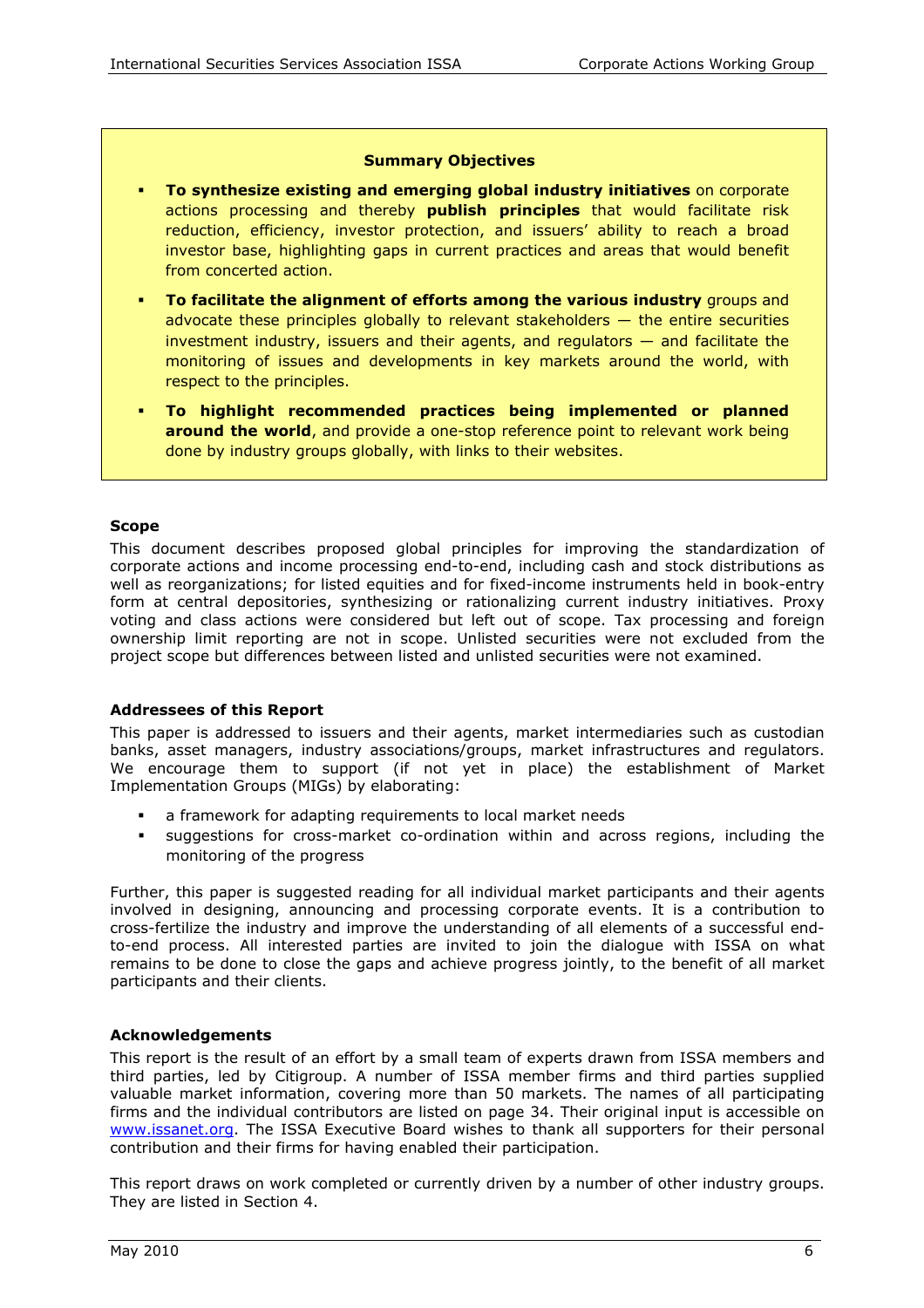## **2. Global Principles**

ISSA endorses the following principles which aim at reducing risk, improving efficiency by minimizing ambiguity in communication, establishing workable timelines, enabling straightthrough processing, and promoting international harmonization of end-to-end standards for corporate actions.

#### **Paperless, Automated Information Exchange**

#### **1. Straight-Through Processing (STP) and ISO Standards**

Communication should be electronic to ensure an STP flow along the intermediary chain from the issuer to the investor and vice versa. Messaging must be in ISO format and in structured standardized data form across the issuer to investor chain. In implementing ISO standards, local market practice will be adopted as defined by NMPGs (National Market Practice Groups), and ISO 'Extensions' adopted if agreed local market practice cannot be accommodated within the existing global standard and harmonized global market practice.

#### **2. Message Content**

The content of messages must be clear, contain all known key information and unambiguous. In particular, all key dates and critical information affecting an event must be carried in the event announcement.

#### **Event Creation**

#### **3. Issuer Sourced Key Information**

Key summary information must be created by the issuer. It should be, at a minimum, consumable and accessible using the ISO repository of data elements and subsequently usable in structured ISO format and should be simultaneously published to the local exchange and CSDs, regulators and the open market. Issuers should also make prospectus documents (e.g. event terms and conditions) available on public websites. Updates should contain all known information, as a best practice, and recipients should manage any discrepancies from previous messages.

#### **4. Required Information**

Subject to compliance with legal requirements, only information that is required for the event type should be carried in the announcement, i.e. only data functionally necessary for processing in an electronic, structured way, as defined by designated organization(s) in each market, implementing standards consistent with global ISO standards. This information must be unambiguous, and should not exclude the use of text in defined fields as used in ISO formats. Other optional information should be retained and accessible at source.

#### **5. Unique Identifiers**

Required information must include a unique global event identifier that is assigned at the earliest possible point and remains with the event throughout its lifecycle, despite updates. Issuer and security codes should uniquely identify the issuer as well as the listing location, e.g. using ISIN and MIC.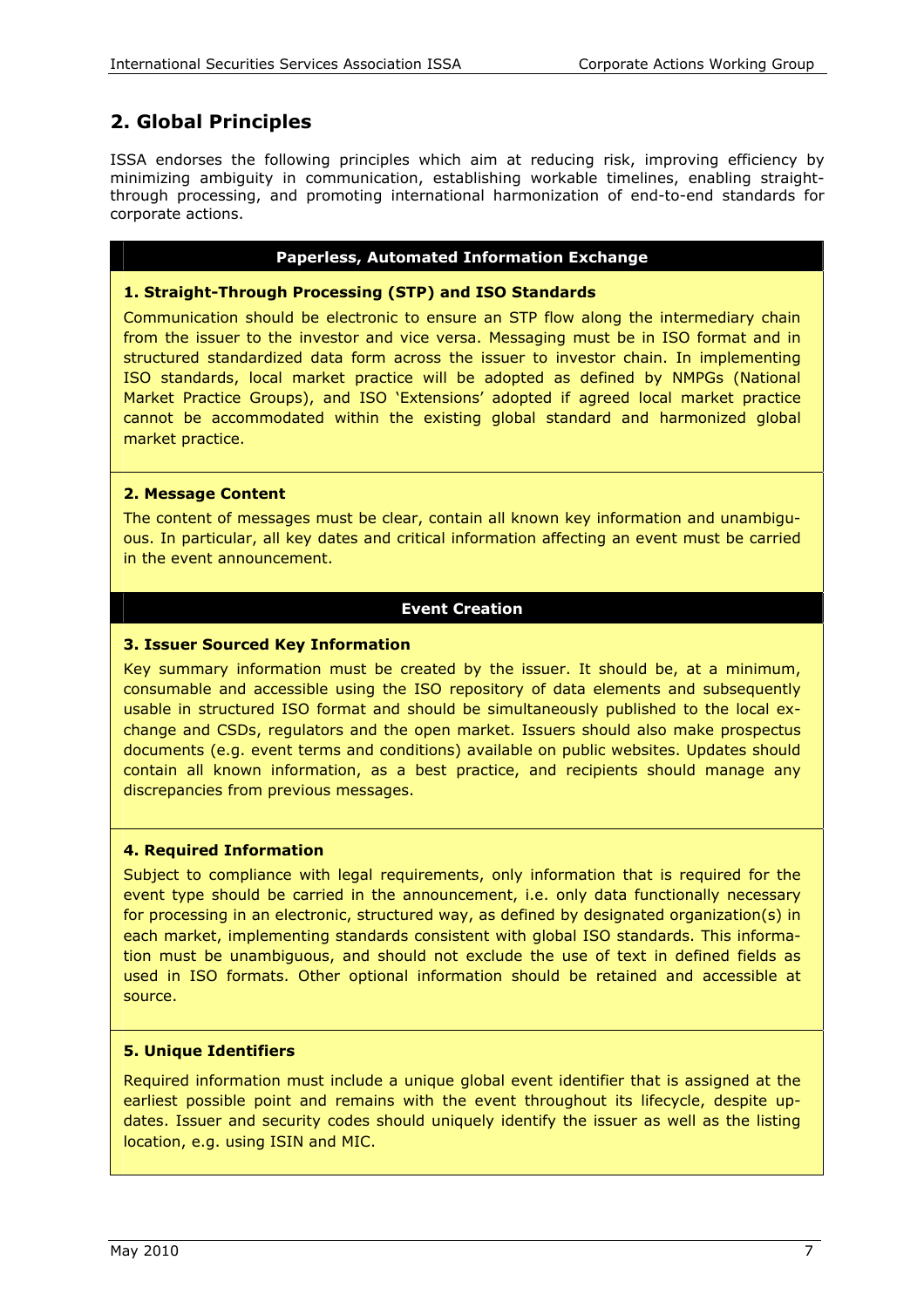#### **Event Communication**

#### **6. Timelines of Notification**

Notifications to the chain of intermediaries and to the end investor must be made in a timely manner and as close as possible to the issuer's announcement date and time. Sufficient notice to execute the event, including amendments to the event, must be given to allow all parties to complete the process effectively before the event deadline.

#### **Event Processing**

#### **7. Process Harmonization**

Where global or regional standards do not already exist, each market should agree its standards for corporate actions processing and, in parallel, aim at convergence of standards across markets.

Processing should involve book-entry payments for both cash and securities proceeds.

Standard election option identification conventions should be adopted to facilitate the election process.

Clear rules should be published by markets on the processing of reversals, which should be pre-advised in all cases and should require the prior consent of intermediaries beyond agreed deadlines and amounts.

#### **8. Publication of Event Processing Rules**

Event processing rules and templates should be harmonized as far as possible, and published in a coordinated way for global consumption and adherence.

#### **Transaction Management, Unsettled Transactions**

#### **9. Protecting Investors' Rights**

Clear rules concerning buyer protection, market claims (and any other instances where buyers' rights may be affected) should be established in each market and consistently followed, if possible by a central market infrastructure. Equally, consistent transformation methods should be established and applied.

#### **Explanatory Notes**

#### **Event Creation and Event Communication**

Event creation and announcement will follow legal requirements in the issuer's jurisdiction but include internationally agreed required static and dynamic data, with clear ownership of each data field and provisions for local exchanges and depositories to add designated data fields which they are responsible for. Issuers should be aware that transmission of the announcement to the ultimate investor may involve multiple intermediaries and time zones. Announcement will therefore be completed with sufficient notice for intermediaries (and investors, for elective actions) to execute instructions (and decide, for elective actions). Normally this will mean issuer's announcement at least five business days before record date or at least 15 business days before market deadline, as applicable, with intermediaries relaying information within one business day of receipt. Timeframes should be established beyond which changes will require extension of record dates or market deadlines.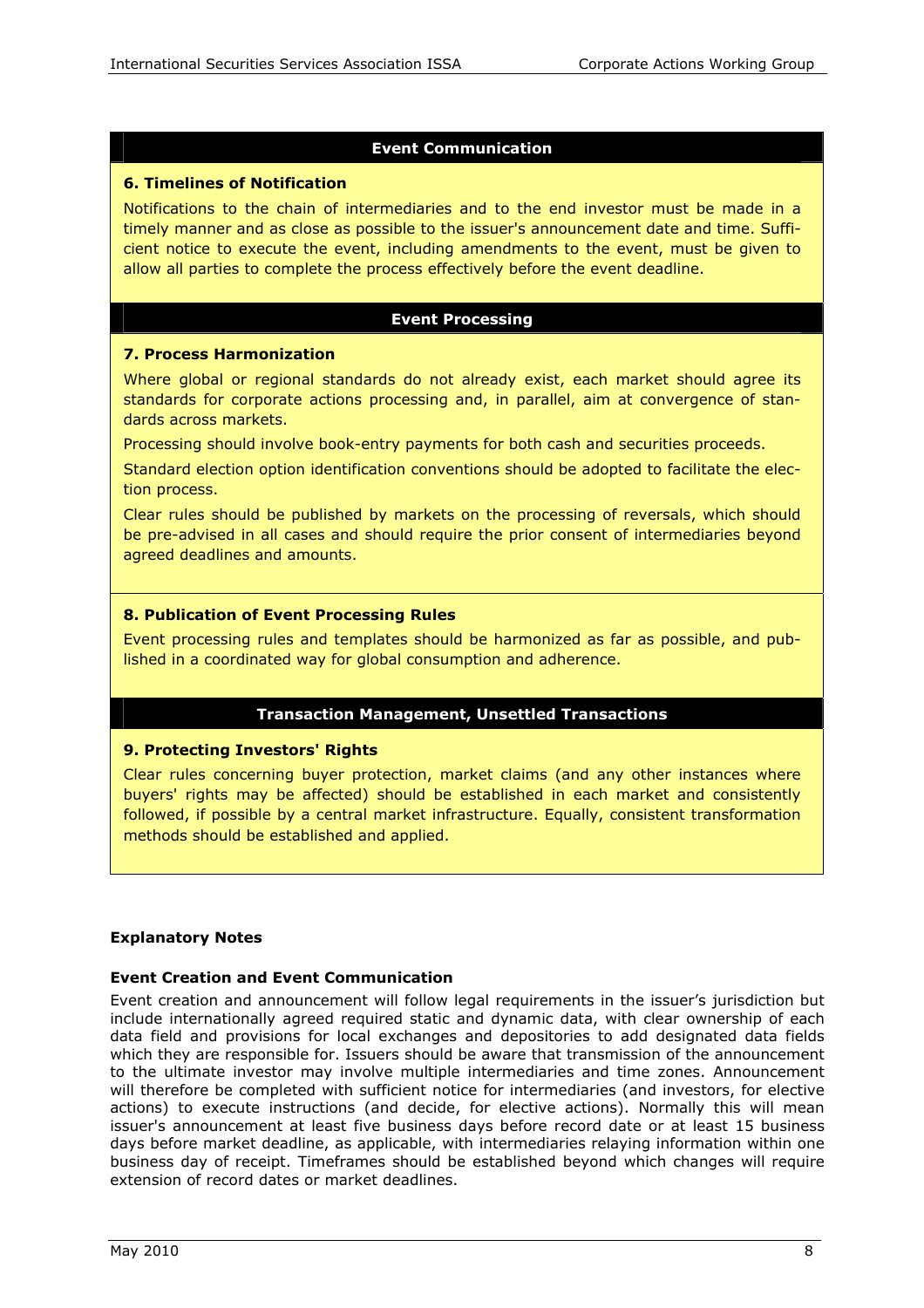Annex B provides additional information on event creation and the scope and content of information to be communicated.

"Required data" should be distinguished from "information required by the investor to make an investment decision". The former relates to data functionally necessary to process the transaction in an electronic, structured way. The latter should be kept to the minimum. Investors should recognize that it remains prudent to refer to the prospectus as the ultimate source of complete information.

The goal should be to have event information transmitted in structured format from the issuer across the chain to the investor. Until such information is made available, infrastructures should be responsible for picking up relevant information and relaying it accurately and as early as possible through the intermediary chain to the investor. There must be provision for enrichment by addition of designated data fields by CSDs and exchanges.

The issuer or its agents, and (until electronic announcements in standardized formats are in place) issuer's CSD or designated data distributor, and all intermediaries will be responsible for passing on event-related information and any update in an electronic, structured way to the next point in the chain as soon as possible. The information flow between the issuer's CSD or data distributor and successive levels of investor intermediaries will be in structured ISO format<sup>[1](#page-8-0)</sup> and, where applicable, according to agreed service level agreements. Any narrative text should be in an internationally accepted language in the industry, currently English. Free text narrative should only be used if there is no other way to convey the information. The goal of getting structured information directly from the issuers should really extend beyond corporate actions to terms and conditions of original issuance<sup>[2](#page-8-1)</sup>.

#### *Key dates*

Besides announcement and payment dates, key dates common to all types of corporate actions are:

- Ex-Date<sup>[3](#page-8-2),</sup> for all distributions, preceding record date by one settlement cycle minus one business day
- Record-Date<sup>[4](#page-8-3)</sup>, for all distributions and mandatory reorganizations without options
- Start of election period, for all reorganizations with options and distributions with options, preferably minimum 10 business days before market deadline
- Buyer protection deadline and market deadline, for all reorganizations and distributions with options (buyer protection deadline preceding market deadline)
- Last trading date, preceding record date by minimum one settlement cycle; for mandatory reorganizations only.
- Guaranteed participation date, for voluntary reorganizations (as a best practice: preceding the buyer protection date by minimum one settlement cycle plus two hours)

#### **Event Processing**

Processing for all event categories should utilize standardized data in ISO format (using the Securities Market Practice Group's Event Interpretation Grid) and standardized deadlines per category. Processing should involve book-entry payments, credit of benefits on pay date, and

<span id="page-8-0"></span> $\overline{a}$ <sup>1</sup> As an example of implementation: There is currently a joint initiative driven by SWIFT, DTCC and XBRL US promoting the use of XML/XBRL in conjunction with ISO 20022.

<span id="page-8-1"></span> $<sup>2</sup>$  as pointed out by ISMAG</sup>

<span id="page-8-2"></span> $3$  Ex-date: Date from which trading (Exchange and OTC) occurs on the underlying security without the benefit / the right at the intermediary level.

<span id="page-8-3"></span><sup>4</sup> Record-date: Date on which (at close of business) settled positions are struck to determine the parties who are entitled to the corporate action and the size of their entitlement at the CSD level.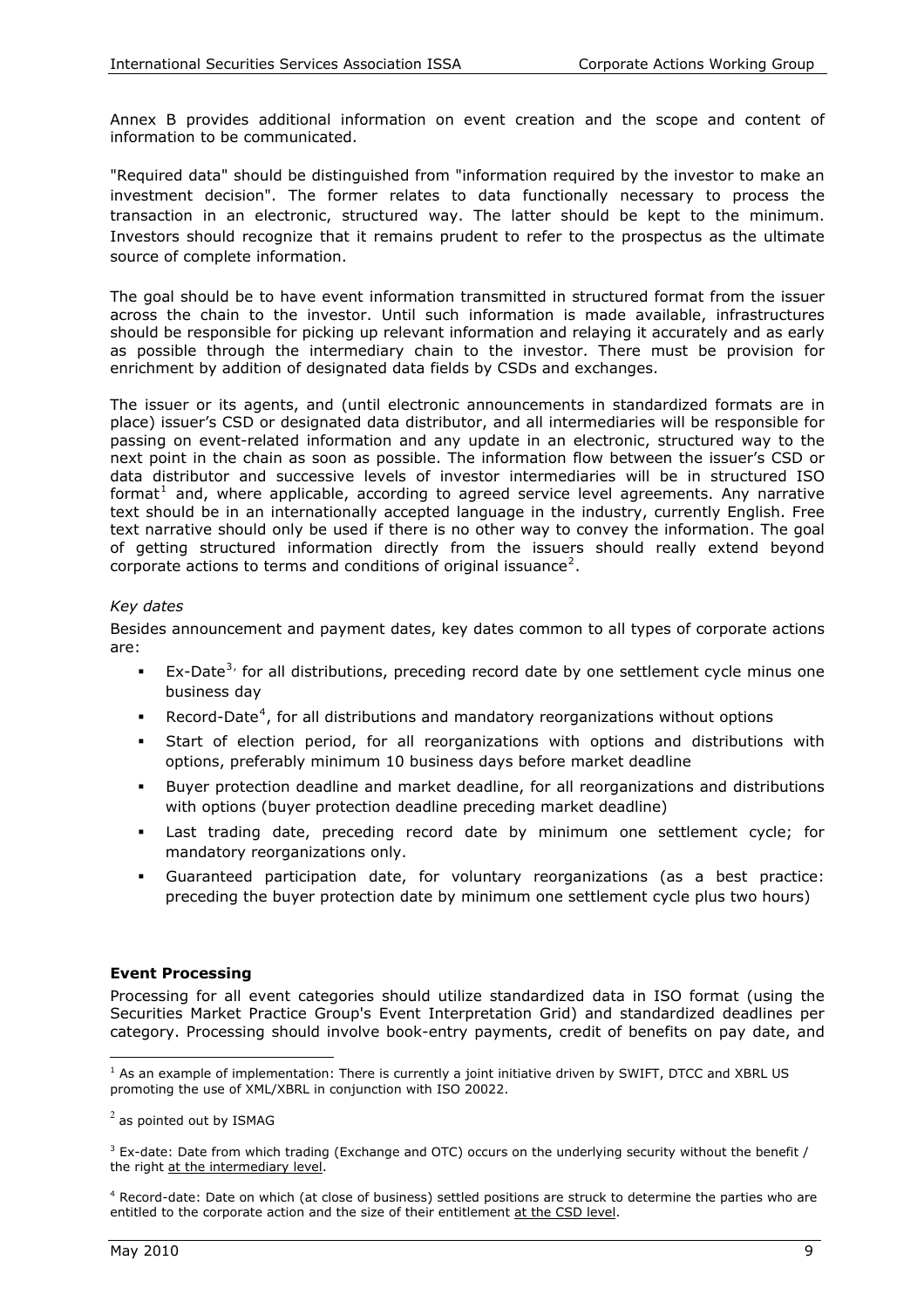electronic election instructions where applicable. Rules for handling fractions and for determining entitlements for borrowed securities should be clear and harmonized not only across all issuers per market but also for cross-border business. Reversals should be advised within reasonable and agreed timeframes. Market defaults should be applied to loaned or borrowed positions if not otherwise agreed in service level agreements.

For elective corporate actions, deadlines should be adjusted by issuers only under exceptional circumstances and if permitted by applicable laws. Intermediaries should follow-up for late elections (depending on service level agreements), and default options previously notified should be applied if a client does not elect.

Distributions with options will be represented by an interim security and treated as two separate corporate actions announced simultaneously, the first being a distribution, the second a mandatory reorganization with options<sup>[5](#page-9-0)</sup>. For reorganizations with options, each option should have a unique identifier specified by the issuer, and a new ISIN should be allocated to each outturn security.

To minimize systemic risk and reduce inefficiencies and re-work, clear rules should be published by markets on the processing of reversals, which should be pre-advised in all cases and should require the prior consent of intermediaries beyond agreed deadlines and amounts.

#### *Elective events*

Investors' agents will be responsible for relaying their clients' election instructions to the issuer's CSD or agent, or to their intermediary custodian agents as soon as possible and in structured ISO format, where applicable according to agreed service level agreements. The market deadline for receiving valid instructions at the issuer's CSD or agent, announced at event creation, will allow sufficient time for instructions to flow across the intermediary chain to the ultimate investor, and responses to flow back. No paper documentation should be required. The use of standard conventions for election option identification will facilitate STP as well as reduce error rates, as currently options are often numbered differently by different intermediaries.

The asset managers are part of the end-to-end process and should be linked into the intermediary chain using electronic messaging. The use of fax as a response tool should be phased out as soon as possible.

#### **Transaction Management, Unsettled Transactions**

CSDs should generate market claims on matched transactions to ensure that proceeds of distributions reach contractually entitled parties who have not received their full entitlement on record date. Transformations should be implemented by CSDs as a process in which pending transactions in a reorganization are replaced by new instructions. Buyer protection should be implemented where possible by CSDs on elective corporate actions, to ensure that buyers who have the right to elect (but do not hold securities because of pending transactions) receive the outturns of their choice.

There are markets, however, that follow a different model where the CSD is not involved in the entitlement distribution and/or the claims management process. Two notable examples are illustrated below:

 $\overline{a}$ 

<span id="page-9-0"></span> $<sup>5</sup>$  DRIPs (Dividend Reinvestment Programs) are not considered distributions with options but cash distributions or</sup> securities distributions, depending on the investor's decision. In case of doubt, regional or local market bodies will determine which specific distribution with option types will not require an interim security (e.g. US DVOPs).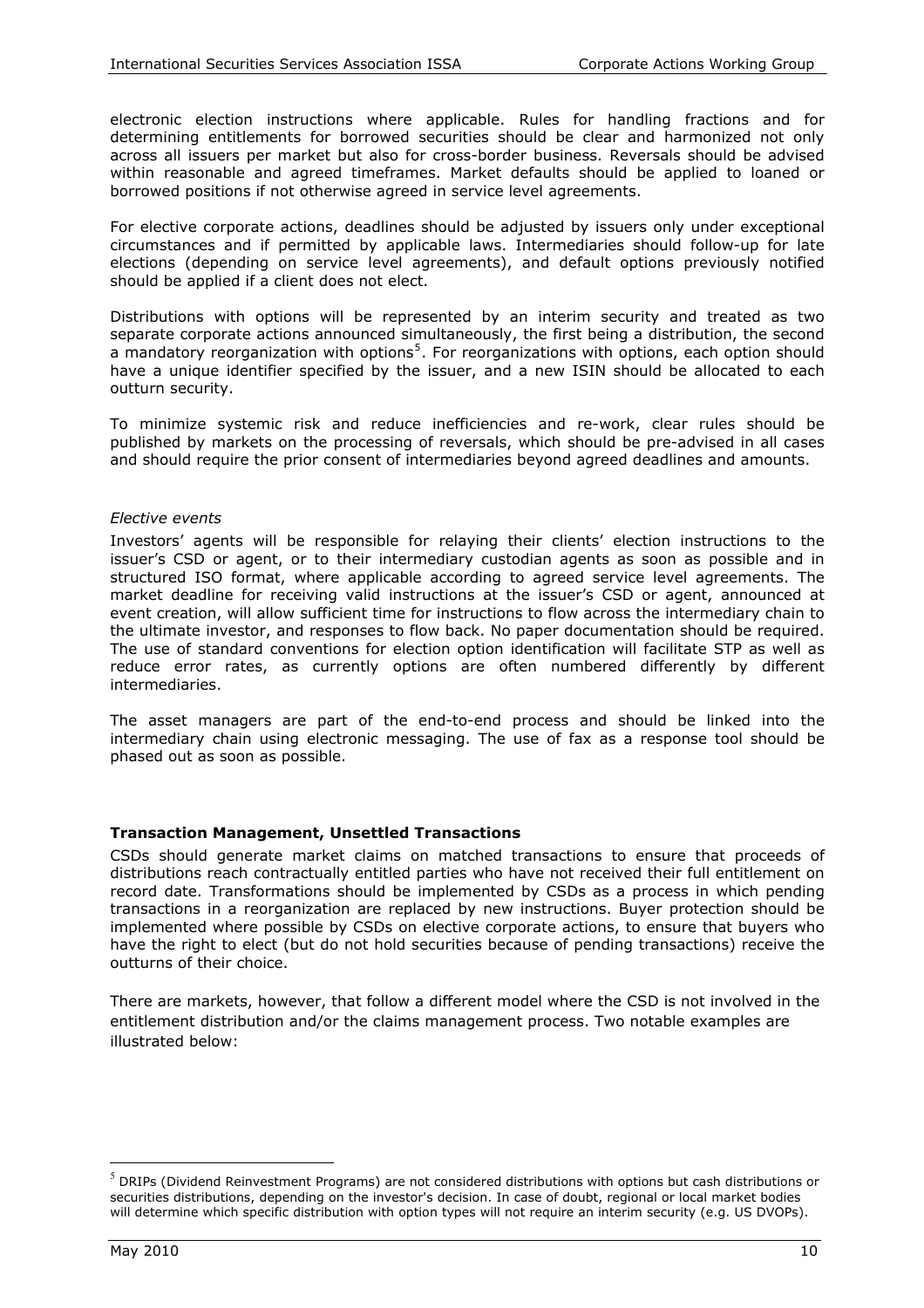#### **Japan**

In the Japanese book entry share environment, investors (who are account holders with financial institutions) have their share balance as of record date registered in the issuer's list of shareholders, and thus have full rights as shareholders or their agents. Issuers distribute all entitlements, such as dividends, directly to the shareholders (not through the CSD). After the list of shareholders as at close of business on record date is drawn, claiming dividends through the CSD is neither possible nor would it be efficient. Brokers that bought shares on a cum-dividend basis but do not receive the shares on or before record date, have to claim the dividend from their trading counterparty. For on-exchange trades, the claims process for dividends and other rights arising out of failed deliveries, is governed by rules set by the Japan Securities Clearing Corporation (i.e. the market's central counterparty).

#### **South Africa**

For On Market Transactions, claims are managed by the stock exchange. Off Market claims are managed at the individual investor level. The introduction of a 'Last Day to Trade' concept has greatly reduced market claims as investors have a clear indication of the last point to trade to qualify for an entitlement. Last Day to Trade is the day preceding the ex date.

## **3. Enabling Adherence to the Principles**

Applying the general principles outlined in the previous chapter in daily business, calls for different steps to be addressed in sequence by the different constituencies that are involved in managing corporate actions: first the standards setting, second the implementation (ISO standards, common taxonomy) and third, the specific solutions to support straight-through processing (e.g. XBRL, screen-based interfaces).

#### **The objective should be to leverage across geographical locations the standard settings already achieved and to share best practices and principles on the largest scale possible. Priority should be to agree standards globally prior to looking at implementation matters.**

The major constituencies that are affected and involved are: Issuers and their agents; market infrastructure; intermediaries such as custodian banks; and institutional investors.

#### **Issuers and their Agents**

They "own" most of the information elements provided in a corporate action announcement. They should

- Provide clear, concise information in electronic form in adherence to ISO standards and agreed market practice not less than five to fifteen business days before a key processing date.
- − Communicate updates not less than two business days before a key processing date, unless schedule relief is offered to accommodate processing of the change downstream to reach the investor constituency.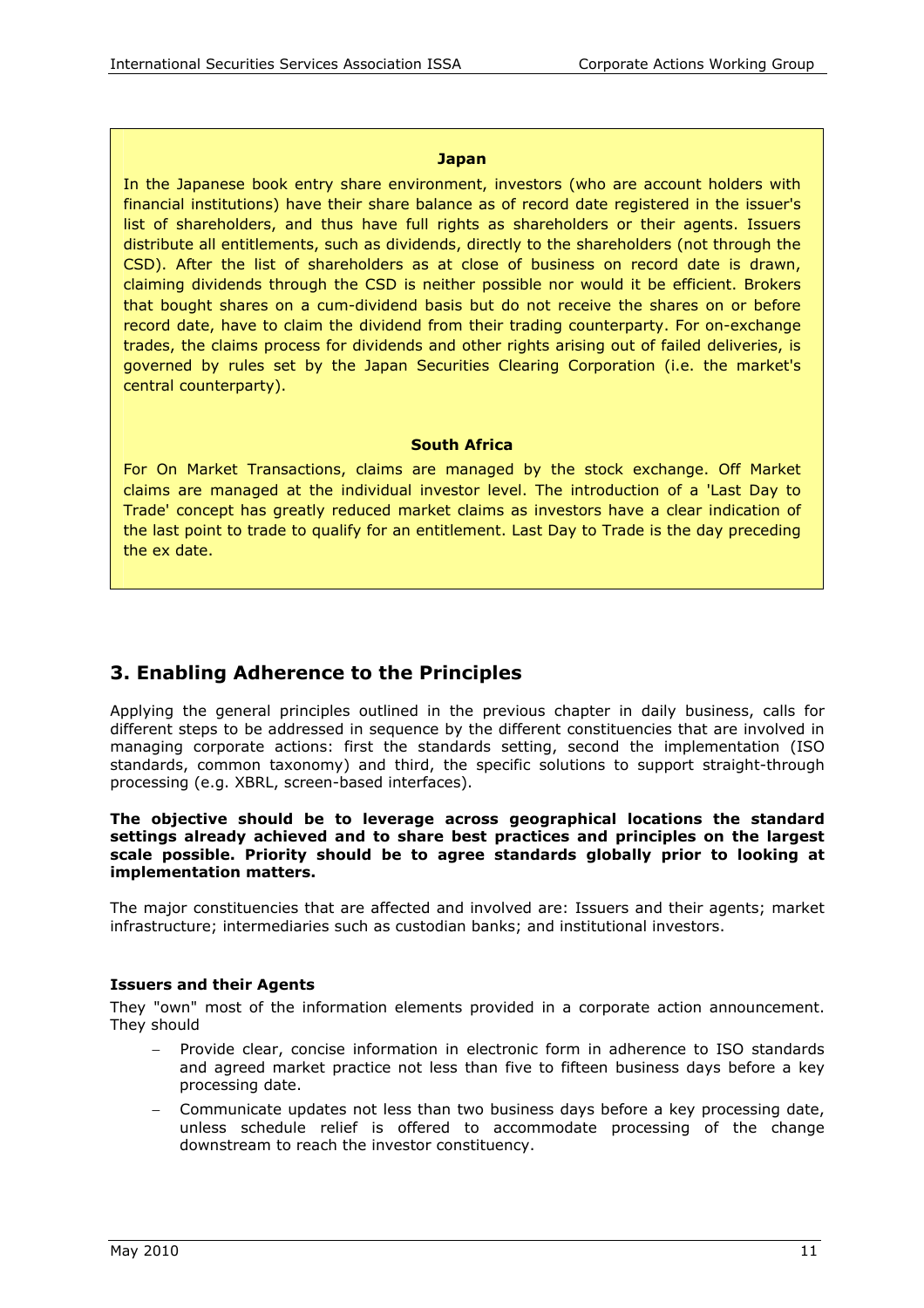#### **Market Infrastructures**

They "own" certain additional information elements that are required for a complete corporate action announcement, such as an ex date ("owned" by the stock exchange) or a depository expiration date ("owned" by the CSD). They should

- − Provide clear, concise information in electronic form in adherence to ISO standards and agreed market practice not later than one business day before a key processing date.
- − Communicate updates within one business day of receipt.

#### **Intermediaries**

These are the parties that act on behalf of the investor, typically custodian agents. They should

- − Provide clear, concise information in electronic form in adherence to ISO standards and agreed market practice not later than one business day after the announcement date.
- − Communicate updates within one business day of receipt.

#### **Institutional Investors**

They should

- Effectively process the event on client books in a timely manner while maintaining the integrity of the event.
- Send election information back in electronic form in adherence to ISO standards and agreed market practice

The ability to adhere to the above operating standards is dependent on a number of conditions that first must be met:

#### **A) Each market must have an agreed market practice**

The Securities Market Practice Group and National Market Practice Groups have a lead role in this process. Where not in place already, the market practice groups should include representatives from the three constituencies, to ensure that the defined market practice is fully supported by all stakeholders. Defining market practice has two aspects:

- − Definition of each corporate event; and
- − Definition of how each event should be processed from issuer to investor covering the key areas of
	- Announcement
	- Elections
	- Payment
	- Transaction Management (market claims, transformation, buyer protection)

#### **B) An electronic Issuer to Institutional Investor process must be in place**

This will be supported by the SMPG and NMPGs providing event templates that meet local and global market needs. Those templates must include the required information to be provided by the four constituencies. ISO should then adopt those templates to ensure effective messaging.

#### **C) A form of compliance monitoring and measurement must be in place**

To expedite the adoption of, and ensure the ongoing adherence to the Principles, a monitoring and, if appropriate, enforcement mechanism is recommended. This would require first identifying, for each market, the appropriate body to oversee each of the four constituencies. Second, a monitoring methodology must be defined and third, those bodies must engage actively in an ongoing monitoring process.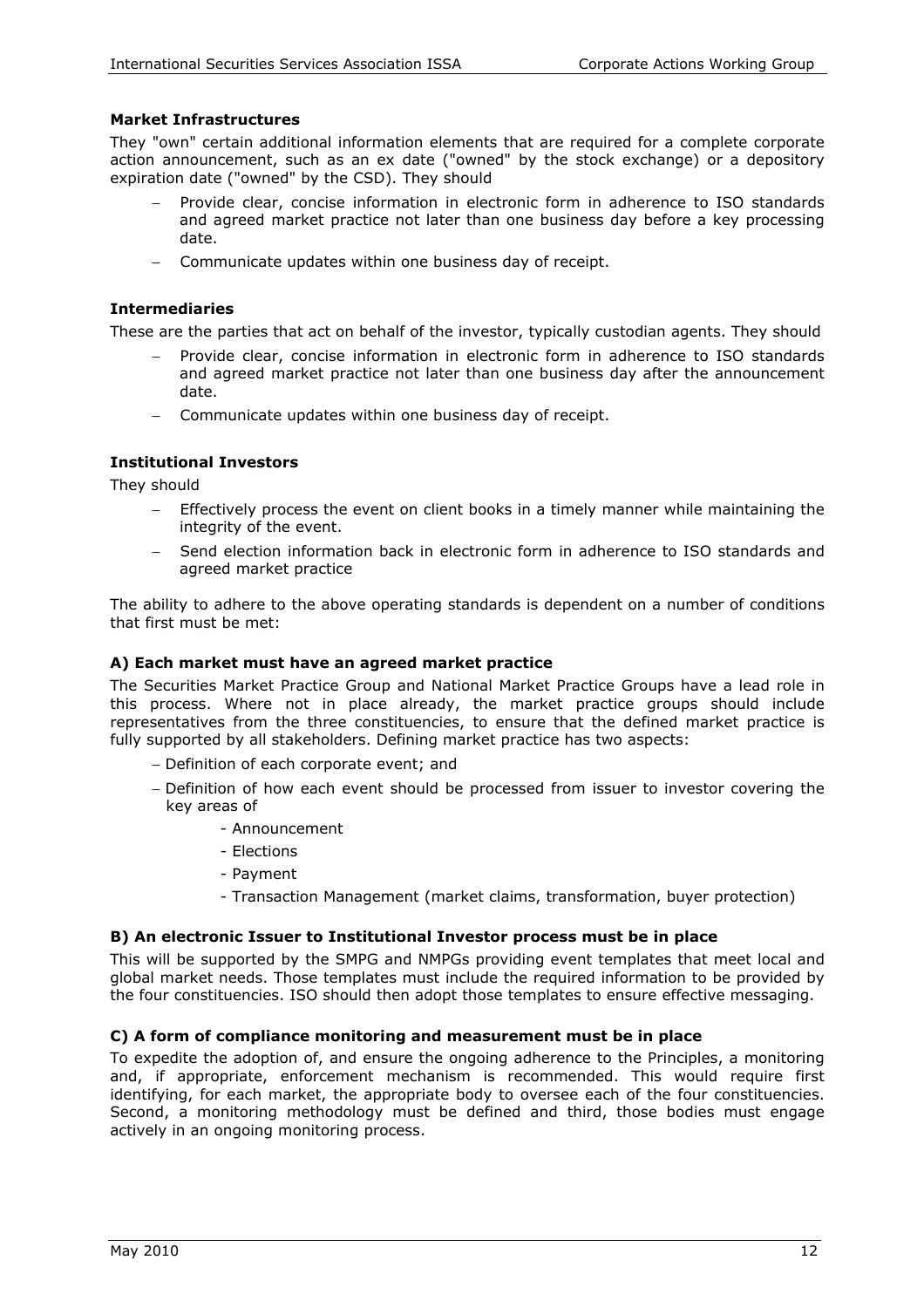## **4. Industry Groups and Initiatives of Global Significance**

Most principles incorporated in this paper have been derived by synthesizing and building on the considerable body of work done on the subject by other industry organizations with a global, regional or functional focus. It is our objective to support their work on a global basis by highlighting best practices with broad applicability, and by encouraging their adoption across all stakeholder groups so as to reduce risks and costs in these complex processes. A – certainly incomplete – list of organizations and initiatives of global significance whose work was used as reference for this report includes the following:

| <b>Region</b>                                                          | <b>Organization</b>                                                                                                                                                                                                                                                                                                                                                                                                                                                                                                                                                                                                                                                                                                                                                                                                                                                                                                                                                                             | <b>Acronym</b> |
|------------------------------------------------------------------------|-------------------------------------------------------------------------------------------------------------------------------------------------------------------------------------------------------------------------------------------------------------------------------------------------------------------------------------------------------------------------------------------------------------------------------------------------------------------------------------------------------------------------------------------------------------------------------------------------------------------------------------------------------------------------------------------------------------------------------------------------------------------------------------------------------------------------------------------------------------------------------------------------------------------------------------------------------------------------------------------------|----------------|
| <b>Global</b>                                                          | <b>International Organization for Standardization</b>                                                                                                                                                                                                                                                                                                                                                                                                                                                                                                                                                                                                                                                                                                                                                                                                                                                                                                                                           | <b>ISO</b>     |
|                                                                        | www.iso.org<br>The ISO 20022 standard is a business model based standard process<br>for the development of messages for the global financial services indus-<br>try.                                                                                                                                                                                                                                                                                                                                                                                                                                                                                                                                                                                                                                                                                                                                                                                                                            |                |
| <b>Global</b>                                                          | Society for Worldwide Interbank Financial Telecommunication                                                                                                                                                                                                                                                                                                                                                                                                                                                                                                                                                                                                                                                                                                                                                                                                                                                                                                                                     | <b>SWIFT</b>   |
|                                                                        | www.swift.com<br>SWIFT has been heavily involved in the establishment and implementa-<br>tion of the ISO 20022 infrastructure, including messages to process<br>corporate actions. SWIFT is the Registration Authority for the ISO<br>20022 standard.                                                                                                                                                                                                                                                                                                                                                                                                                                                                                                                                                                                                                                                                                                                                           |                |
| <b>Global</b>                                                          | <b>Securities Market Practice Group</b>                                                                                                                                                                                                                                                                                                                                                                                                                                                                                                                                                                                                                                                                                                                                                                                                                                                                                                                                                         | <b>SMPG</b>    |
|                                                                        | www.smpg.info<br>The Global Securities Market Practice Group (SMPG) facilitated by<br>SWIFT has completed extensive work on ISO messaging standards and<br>the Event Interpretation Grid (EIG), and is continuing to define key<br>information elements, process flows, and templates. Industry-wide, the<br>SMPG and its associated National Market Practice Groups (NMPGs)<br>play a significant role in agreeing and documenting local market<br>practice, and in defining how ISO messages should be used given the<br>existing diversity in national market practice.                                                                                                                                                                                                                                                                                                                                                                                                                      | <b>NMPG</b>    |
| <b>Global</b><br><b>International Securities Market Advisory Group</b> |                                                                                                                                                                                                                                                                                                                                                                                                                                                                                                                                                                                                                                                                                                                                                                                                                                                                                                                                                                                                 | <b>ISMAG</b>   |
|                                                                        | via www.clearstream.com or www.euroclear.com<br>ISMAG includes senior executives from the issuing, asset servicing and<br>investor communities, is aiming to increase end-to-end processing<br>efficiency and STP through the standardization of issuance practices, as<br>well as information dissemination and processing of corporate actions<br>and income distributions of international securities settled in the ICSDs.<br>ISMAG has finalized an Operational Market Practice Book setting a<br>baseline for the service delivery by all intermediaries in the asset<br>servicing chain. It defines roles and responsibilities of the end-to-end<br>intermediaries and the flows for timely dissemination. ISMAG is also<br>defining information checklists and templates regarding the specific<br>data required by intermediaries in the<br>securities information<br>documentation as well as in the event notification for predictable and<br>unpredictable corporate action events. |                |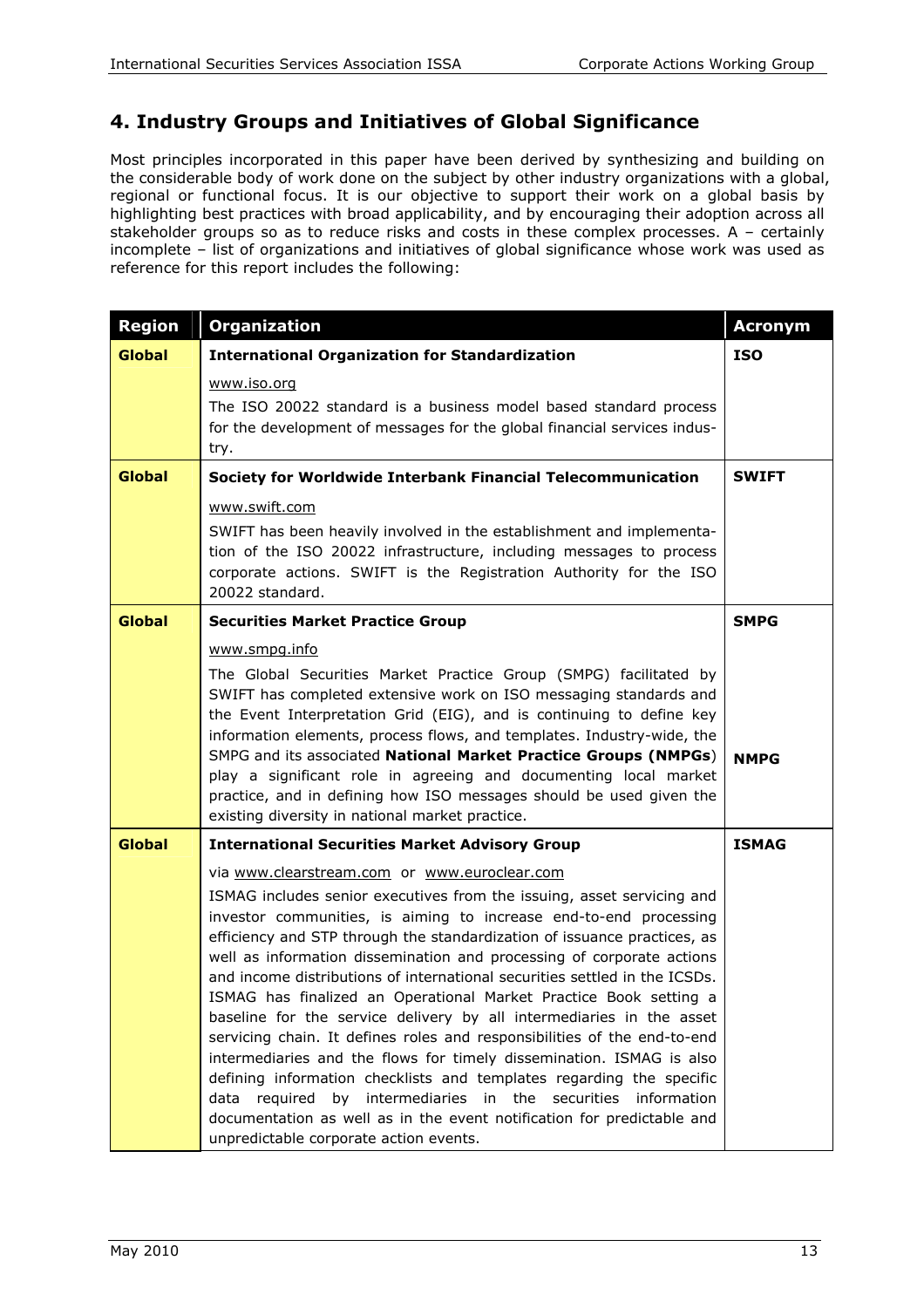| <b>Region</b>                                | <b>Organization</b>                                                                                                                                                                                                                                                                                                                                                                                                                                                                                                      | <b>Acronym</b> |
|----------------------------------------------|--------------------------------------------------------------------------------------------------------------------------------------------------------------------------------------------------------------------------------------------------------------------------------------------------------------------------------------------------------------------------------------------------------------------------------------------------------------------------------------------------------------------------|----------------|
| <b>Global</b>                                | <b>International Securities Association for Institutional Trade</b><br><b>Communication</b>                                                                                                                                                                                                                                                                                                                                                                                                                              | <b>ISITC</b>   |
|                                              | www.isitc.org<br>Representing around 350 companies worldwide, ISITC develops<br>proposed standards that are designed to enhance efficiency in trade<br>processing and related communications.                                                                                                                                                                                                                                                                                                                            |                |
|                                              | The U.S. Corporate Actions Working Group within ISITC examines<br>business processes throughout the life cycle of a corporate action. Goal<br>is to define standards for the US market and examine variances with<br>global market practice, for the purpose of harmonizing corporate action<br>messaging standards and move toward increasing automation and<br>achieving greater STP throughout the industry.                                                                                                          |                |
| Global                                       | <b>Association of Global Custodians</b>                                                                                                                                                                                                                                                                                                                                                                                                                                                                                  | <b>AGC</b>     |
|                                              | www.theagc.com<br>The AGC is a group of currently ten global custodian banks that are<br>major providers of securities custody and trade settlement services to<br>institutional investors worldwide. The association primarily seeks to<br>address regulatory and market structure issues that are of common<br>interest to global custody banks. In 2007, the AGC published a White<br>Paper that discusses the need to automate and standardize corporate<br>action messaging at every stage of event communications. |                |
| <b>Global</b>                                | <b>International Securities Services Association</b>                                                                                                                                                                                                                                                                                                                                                                                                                                                                     | <b>ISSA</b>    |
|                                              | www.issanet.org<br>ISSA provides leadership in the formulation and promotion of best<br>practice to improve efficiency and risk management in the global asset<br>servicing industry. ISSA fosters cooperation across borders and<br>industry sectors in areas where joint initiatives benefit market<br>infrastructure, institutional market participants and investors.                                                                                                                                                |                |
| Global                                       | <b>World Federation of Exchanges</b>                                                                                                                                                                                                                                                                                                                                                                                                                                                                                     | <b>WFE</b>     |
|                                              | www.world-exchanges.org                                                                                                                                                                                                                                                                                                                                                                                                                                                                                                  |                |
| <b>Africa &amp;</b><br><b>Middle</b><br>East | <b>Africa &amp; Middle East Depositories Association</b><br>www.ameda.org                                                                                                                                                                                                                                                                                                                                                                                                                                                | <b>AMEDA</b>   |
| <b>Americas</b>                              | <b>Americas Central Securities Depositories Association</b>                                                                                                                                                                                                                                                                                                                                                                                                                                                              | <b>ACSDA</b>   |
|                                              | www.acsda.org<br>Currently (Early 2010) ACSDA is completing a survey of current corpo-<br>rate action rules and market practices across the Americas, and<br>defining best practices.                                                                                                                                                                                                                                                                                                                                    |                |
| <b>Americas</b>                              | <b>Asset Managers Forum</b>                                                                                                                                                                                                                                                                                                                                                                                                                                                                                              | <b>AMF</b>     |
| (U.S.)                                       | www.theassetmanager.com<br>The US Asset Managers Forum (AMF) and SIFMA have developed de-<br>tailed recommendations on corporate actions handling from the view-<br>point of institutional investors and their fund managers.                                                                                                                                                                                                                                                                                            |                |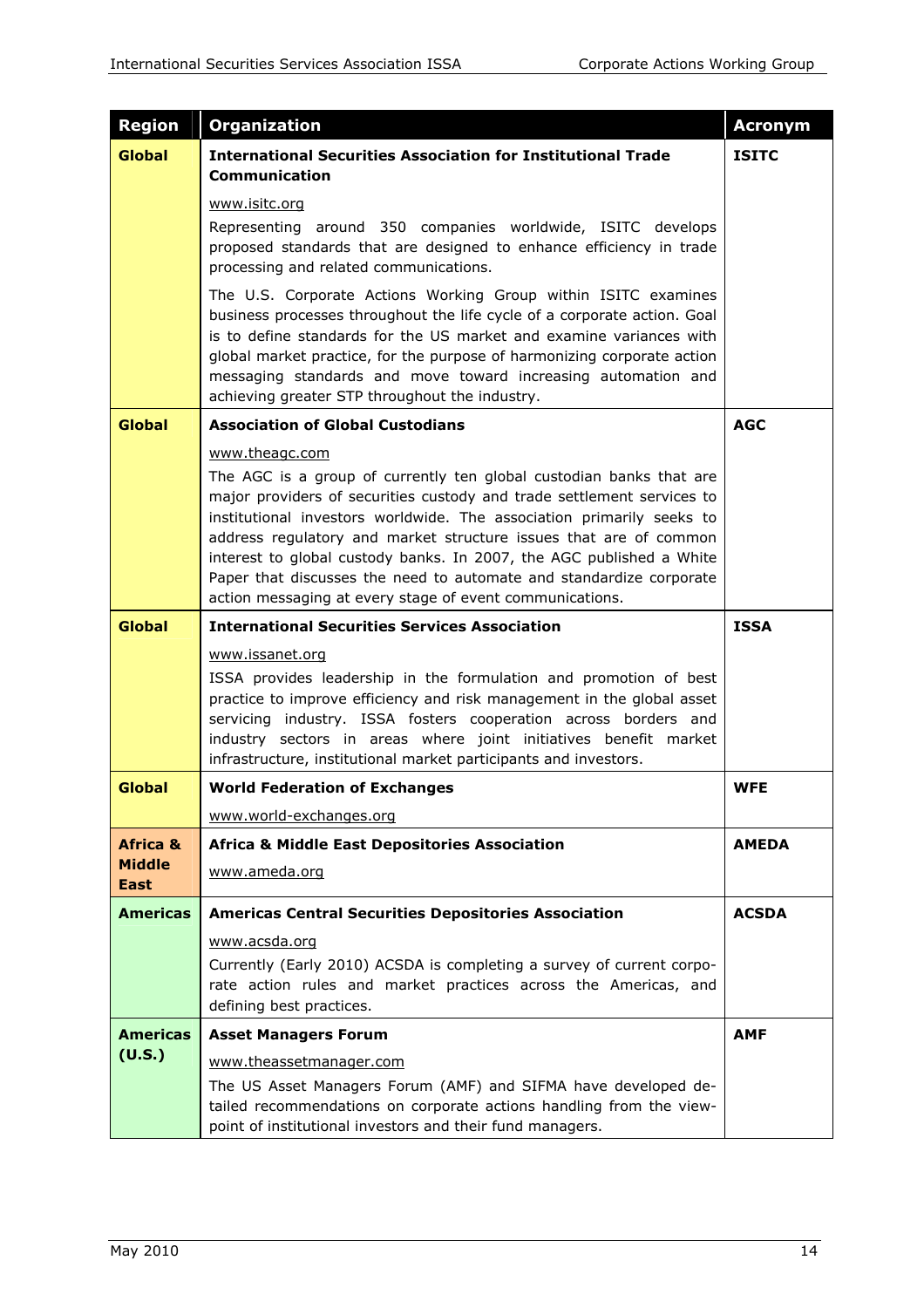| <b>Region</b>   | <b>Organization</b>                                                                                                                                                                                                                                                                                                                                                                                                                                                                                                                                                       | <b>Acronym</b>   |
|-----------------|---------------------------------------------------------------------------------------------------------------------------------------------------------------------------------------------------------------------------------------------------------------------------------------------------------------------------------------------------------------------------------------------------------------------------------------------------------------------------------------------------------------------------------------------------------------------------|------------------|
| <b>Americas</b> | <b>Securities Industry and Financial Markets Association</b>                                                                                                                                                                                                                                                                                                                                                                                                                                                                                                              | <b>SIFMA</b>     |
| (U.S.)          | www.sifma.org<br>The US Asset Managers Forum (AMF) and SIFMA have developed de-<br>tailed recommendations on corporate actions handling from the<br>viewpoint of institutional investors and their fund managers.                                                                                                                                                                                                                                                                                                                                                         |                  |
| Asia            | <b>Asia Pacific CSD Group</b>                                                                                                                                                                                                                                                                                                                                                                                                                                                                                                                                             | <b>ACG</b>       |
| <b>Pacific</b>  | www.acgcsd.org                                                                                                                                                                                                                                                                                                                                                                                                                                                                                                                                                            |                  |
|                 | ACG's objective is to facilitate the exchange of information and to<br>promote mutual assistance among member securities depositories and<br>clearing organizations in the Asia Pacific region. ACG is working to<br>realize regional harmonization.                                                                                                                                                                                                                                                                                                                      |                  |
| <b>Asia</b>     | <b>Asia Pacific Asset Servicing Working Group</b>                                                                                                                                                                                                                                                                                                                                                                                                                                                                                                                         | <b>APASWG</b>    |
| <b>Pacific</b>  | This group which is represented by major regional custodian banks and<br>run by SWIFT, has started a region-wide discussion in this area. The<br>group's objectives are to improve the communication between issuers<br>and investors, help reduce the costs and risks associated with asset<br>servicing in the Asia Pacific countries by promoting standardization and<br>automation together with the establishment of market practices.                                                                                                                               |                  |
| <b>Europe</b>   | <b>Association for Financial Markets in Europe</b>                                                                                                                                                                                                                                                                                                                                                                                                                                                                                                                        | <b>AFME/ESSF</b> |
|                 | <b>European Securities Services Forum</b>                                                                                                                                                                                                                                                                                                                                                                                                                                                                                                                                 |                  |
|                 | www.afme.eu<br>The European Securities Services Forum is the European post trading<br>centre of competence of the Association for Financial Markets in Europe<br>(AFME). Members are the major users of international securities<br>markets. The ESSF acts as an agent for change in the European<br>securities clearing, settlement and custody space to reduce risks and<br>costs to market participants.                                                                                                                                                               |                  |
| <b>Europe</b>   | <b>Association of Eurasian Central Securities Depositories</b>                                                                                                                                                                                                                                                                                                                                                                                                                                                                                                            | <b>AECSD</b>     |
|                 | www.aecsda.com                                                                                                                                                                                                                                                                                                                                                                                                                                                                                                                                                            |                  |
| <b>Europe</b>   | <b>Corporate Actions Joint Working Group</b>                                                                                                                                                                                                                                                                                                                                                                                                                                                                                                                              | <b>CAJWG</b>     |
|                 | Members include:<br>- European Issuers<br>- European Central Securities Depositories Association<br>- European Association of Clearing Houses<br>- Federation of European Securities Exchanges<br>- European Banking Federation<br>- European Association of Cooperative Banks<br>- European Savings Banks Group<br>- European Securities Services Forum<br>The CAJWG has put together detailed recommendations on timelines,<br>information flow, processing and transaction management for each<br>category of corporate actions. Purpose is to harmonize processes and |                  |
|                 | rules across Europe to remove Giovannini Barrier 3 (2009). CAJWG is a<br>Group mandated by CESAME2 and chaired and coordinated by ESSF.                                                                                                                                                                                                                                                                                                                                                                                                                                   |                  |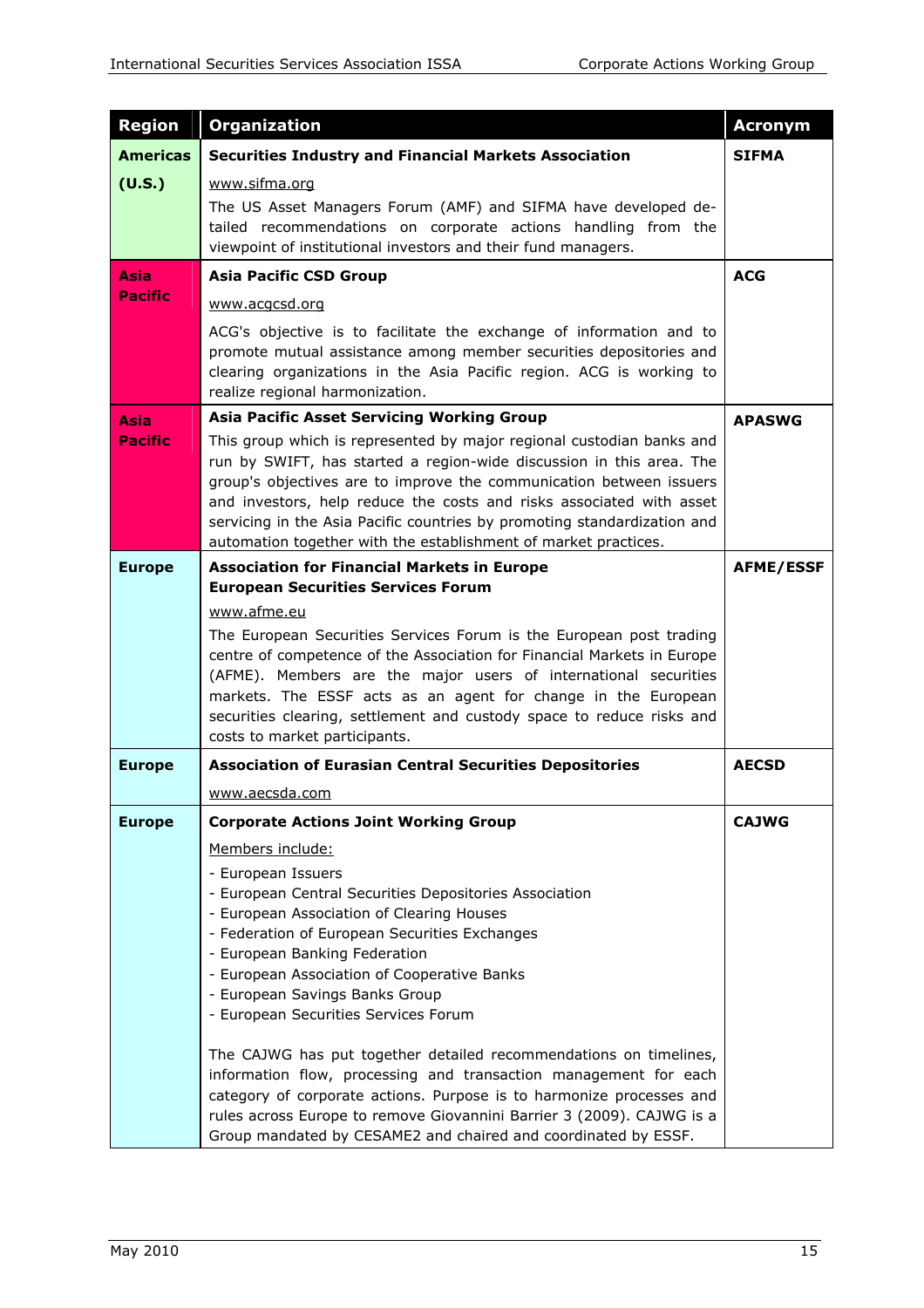| <b>Region</b> | <b>Organization</b>                                                                                                                                                                                                                                                                                                                                                                                          | <b>Acronym</b>                   |
|---------------|--------------------------------------------------------------------------------------------------------------------------------------------------------------------------------------------------------------------------------------------------------------------------------------------------------------------------------------------------------------------------------------------------------------|----------------------------------|
| <b>Europe</b> | Joint Working Group 'General Meetings'                                                                                                                                                                                                                                                                                                                                                                       | JWGGM                            |
|               | A parallel working group drawn from the same associations as the<br>CAJWG, looking into issues specifically related to General Meetings                                                                                                                                                                                                                                                                      |                                  |
| <b>Europe</b> | The European Commission's Clearing & Settlement Advisory and<br><b>Monitoring Expert Group</b><br>CESAME2's mandate is to facilitate a barrier-free Single European<br>Market for clearing and settlement of securities transactions. It is com-<br>posed of 30 high-level representatives of various, mainly private-<br>sector, bodies involved in post trading, and observers from public<br>authorities. | <b>CESAME,</b><br><b>CESAME2</b> |
| <b>Europe</b> | European Fund and Asset Management Association / EFAMA<br><b>Fund Processing Standardisation Group (FSPG)</b>                                                                                                                                                                                                                                                                                                | <b>EFAMA</b>                     |
|               | www.efama.org<br>A working group within EFAMA is looking into ways and means to<br>achieve efficiency gains in corporate actions processing for European<br>mutual funds (UCITS funds). The principles and standards defined by<br>the CAJWG for conventional securities serve as primary reference.                                                                                                         |                                  |
| <b>Europe</b> | <b>European Association of Central Counterparty Clearing Houses</b>                                                                                                                                                                                                                                                                                                                                          | <b>EACH</b>                      |
|               | www.eachorg.eu                                                                                                                                                                                                                                                                                                                                                                                               |                                  |
| <b>Europe</b> | <b>European Association of Co-operative Banks</b>                                                                                                                                                                                                                                                                                                                                                            | <b>EACB</b>                      |
|               | www.eurocoopbanks.coop                                                                                                                                                                                                                                                                                                                                                                                       |                                  |
| <b>Europe</b> | <b>European Banking Federation</b>                                                                                                                                                                                                                                                                                                                                                                           | EBF / FBE                        |
|               | www.fbe.be                                                                                                                                                                                                                                                                                                                                                                                                   |                                  |
| <b>Europe</b> | <b>European Central Securities Depositories Association</b>                                                                                                                                                                                                                                                                                                                                                  | <b>ECSDA</b>                     |
|               | www.ecsda.com                                                                                                                                                                                                                                                                                                                                                                                                |                                  |
| <b>Europe</b> | <b>European Issuers</b>                                                                                                                                                                                                                                                                                                                                                                                      | <b>European</b>                  |
|               | www.europeanissuers.eu                                                                                                                                                                                                                                                                                                                                                                                       | <b>Issuers</b>                   |
| <b>Europe</b> | <b>European Savings Banks Group</b>                                                                                                                                                                                                                                                                                                                                                                          | <b>ESBG</b>                      |
|               | www.savings-banks.com                                                                                                                                                                                                                                                                                                                                                                                        |                                  |
| <b>Europe</b> | <b>Federation of European Securities Exchanges</b>                                                                                                                                                                                                                                                                                                                                                           | <b>FESE</b>                      |
|               | www.fese.org                                                                                                                                                                                                                                                                                                                                                                                                 |                                  |
| <b>Europe</b> | <b>TARGET2 Securities Corporate Actions Sub-Group</b>                                                                                                                                                                                                                                                                                                                                                        | <b>CASG</b>                      |
|               | http://www.ecb.int/paym/t2s/progress/subcorpact/html/index.en.html                                                                                                                                                                                                                                                                                                                                           |                                  |

Many markets – typically in Western Europe but not limited to that region - have **Market Implementation Groups (MIGs)** whose composition is representative of their market structure. Once new regulation, standards, best practices etc. have been developed and agreed, the task of the MIG is to promote, coordinate and drive the implementation phase within their market. The MIGs can, but need not be identical with the National Market Practice Groups under the umbrella of SMPG.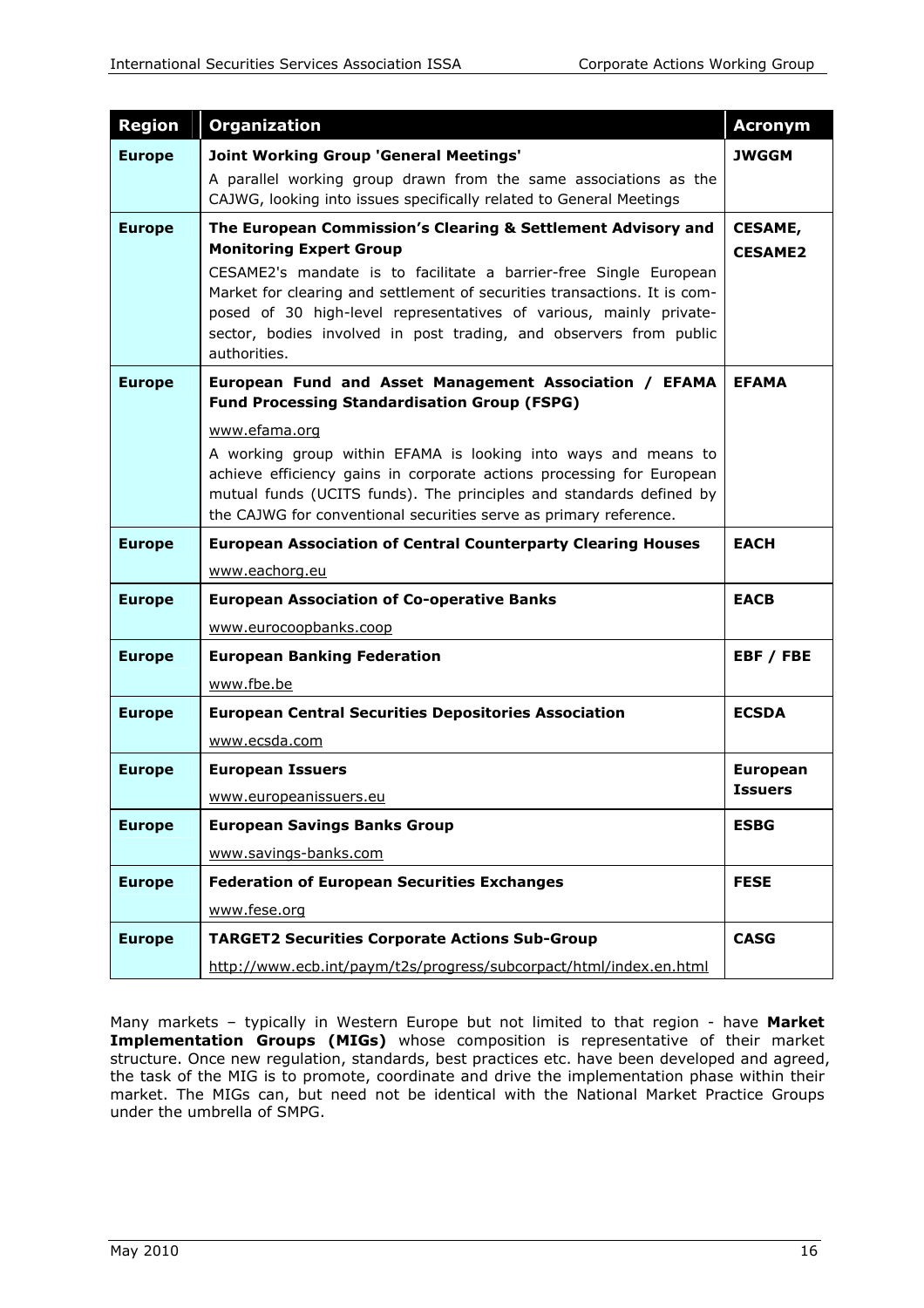| <b>Region</b>   | <b>Initiative</b>                                                                                                                                                                                                                                                                                                                                                                                                                                                                                                                             | <b>Acronym</b> |
|-----------------|-----------------------------------------------------------------------------------------------------------------------------------------------------------------------------------------------------------------------------------------------------------------------------------------------------------------------------------------------------------------------------------------------------------------------------------------------------------------------------------------------------------------------------------------------|----------------|
| <b>Global</b>   | <b>XBRL International</b>                                                                                                                                                                                                                                                                                                                                                                                                                                                                                                                     | <b>XBRL</b>    |
|                 | www.xbrl.org                                                                                                                                                                                                                                                                                                                                                                                                                                                                                                                                  |                |
|                 | XBRL(eXtensible Business Reporting Language) is a technical, XML based<br>language for the electronic communication of business and financial data.<br>XBRL enables issuers to electronically tag data within the prospectus or<br>other documents. The tags are machine readable and can be imported<br>directly into ISO 20022 messages for onward straight-through<br>processing.                                                                                                                                                          |                |
|                 | DTCC, SWIFT and XBRL US, supported by ISO, have launched an<br>initiative in the United States to adopt XBRL to tag event announcement<br>information generated by issuers and their agents, so as to be able to<br>produce ISO standard messaging directly from issuer announcements.<br>The use of XBRL technology enables issuers and their agents to use<br>electronic data tagging technology already coming into use in several<br>jurisdictions for regulatory financial reporting purposes.                                           |                |
|                 | Similar pilots are planned or are under discussion in all continents.                                                                                                                                                                                                                                                                                                                                                                                                                                                                         |                |
| <b>Americas</b> | i2i Group (Issuer to Investor)                                                                                                                                                                                                                                                                                                                                                                                                                                                                                                                | i2i Group      |
| (U.S.)          | www.xbrl.us/i2i/Pages/default.aspx                                                                                                                                                                                                                                                                                                                                                                                                                                                                                                            |                |
|                 | See under XBRL International                                                                                                                                                                                                                                                                                                                                                                                                                                                                                                                  |                |
| <b>Europe</b>   | <b>CONNEXOR</b>                                                                                                                                                                                                                                                                                                                                                                                                                                                                                                                               | Connexor       |
| (Switzer-       | www.connexor.ch                                                                                                                                                                                                                                                                                                                                                                                                                                                                                                                               |                |
| land)           | SIX Group launched a web-based infrastructure ("Connexor") for event<br>capturing and supporting an automated electronic information flow<br>between issuers, market infrastructures, intermediaries and vendors<br>(implementation in phases, from late 2009). The solution is being tested<br>in the Swiss market, it is however not limited to any market. Connexor<br>supports consistent straight through processing and enables issuers to<br>manage their reference data cost-efficiently along the entire life cycle of a<br>product. |                |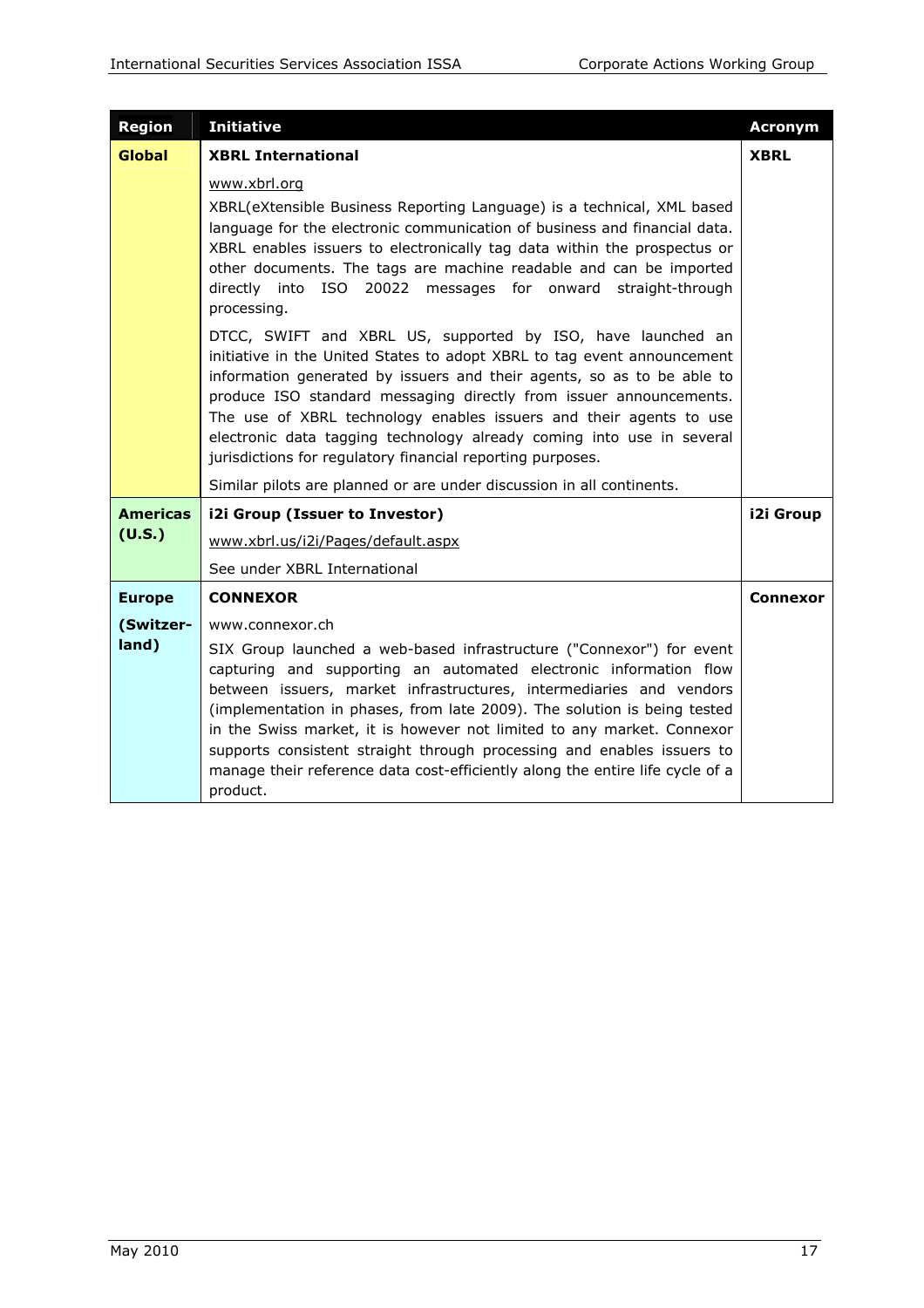#### **Who is Working in Which Field?**

The table below cannot claim to be complete. In most markets, individual organizations such as the stock exchange and the central depository are key parties involved in harmonizing, standardizing and automating corporate actions processing within their sphere of influence. Those are not listed individually. Acronyms: Refer to table on the preceding pages.

|                                |                   |                                               | Goal                                                     |                                                    |                                             |                                               |                                                                                  |                                                    |                                             |                      |                             |                      |                             |  |
|--------------------------------|-------------------|-----------------------------------------------|----------------------------------------------------------|----------------------------------------------------|---------------------------------------------|-----------------------------------------------|----------------------------------------------------------------------------------|----------------------------------------------------|---------------------------------------------|----------------------|-----------------------------|----------------------|-----------------------------|--|
|                                |                   | <b>Market Practice, Process Harmonization</b> |                                                          |                                                    |                                             |                                               | <b>Process Automation, STP</b>                                                   |                                                    |                                             |                      | <b>Enforcement</b>          |                      |                             |  |
|                                |                   | <b>Issuer</b>                                 | Infra-<br>structure                                      | Inter-<br>mediary                                  | <b>Investor</b>                             | <b>Issuer</b>                                 | Infra-<br>structure                                                              | Inter-<br>mediary                                  | <b>Investor</b>                             | <b>Issuer</b>        | <b>Infrastru</b><br>cture   | Inter-<br>mediary    | <b>Investor</b>             |  |
| <b>GLOBAL</b>                  |                   | <b>ISMAG</b>                                  | <b>ISMAG</b><br><b>SMPG</b><br>ISSA                      | <b>SMPG</b><br>AGC<br><b>ISSA</b>                  | <b>SMPG</b><br><b>ISSA</b>                  | <b>ISMAG</b><br><b>XBRL</b>                   | <b>ISMAG</b><br><b>SMPG</b><br><b>XBRL</b><br><b>ISSA</b>                        | <b>SMPG</b><br>AGC<br><b>ISSA</b>                  | <b>SMPG</b><br><b>ISSA</b>                  |                      | <b>SMPG</b><br><b>WFE</b>   |                      |                             |  |
| <b>Americas</b>                | <b>USA</b>        | I2I Group                                     | <b>ISTIC</b><br><b>NMPG</b><br><b>SIFMA</b><br>I2I Group | <b>ISTIC</b><br><b>NMPG</b><br><b>SIFMA</b><br>AGC | <b>ISTIC</b><br><b>NMPG</b><br><b>SIFMA</b> | I2I<br>Group<br><b>XBRL</b>                   | <b>ISTIC</b><br><b>NMPG</b><br><b>SIFMA</b><br>I2I Group<br><b>XBRL</b>          | <b>ISTIC</b><br><b>NMPG</b><br><b>SIFMA</b><br>AGC | <b>ISTIC</b><br><b>NMPG</b><br><b>SIFMA</b> | <b>SEC</b><br>NASDAQ | <b>SEC</b><br><b>NASDAQ</b> | <b>SEC</b><br>NASDAQ | <b>SEC</b><br><b>NASDAQ</b> |  |
|                                | All               |                                               | <b>ACSDA</b>                                             |                                                    |                                             |                                               | <b>ACSDA</b>                                                                     |                                                    |                                             |                      |                             |                      |                             |  |
| <b>Europe</b>                  | <b>EU</b>         | CAJWG<br><b>JWGGM</b><br>European<br>Issuers  | CAJWG<br><b>JWGGM</b><br><b>ECSDA</b><br>AFME/ ESSF      | CAJWG<br><b>JWGGM</b><br>AFME/ ESSF                | CAJWG<br><b>JWGGM</b>                       | CAJWG<br><b>JWGGM</b>                         | CAJWG<br><b>JWGGM</b><br><b>ISMAG</b><br><b>ECSDA</b><br>AFME/ ESSF              | CAJWG<br><b>JWGGM</b><br>AFME/ ESSF                | CAJWG<br><b>JWGGM</b>                       | MIGs                 | CESAME2<br>MIGs             | CESAME2<br>MIGs      | <b>NPMGs</b>                |  |
|                                | non-<br><b>EU</b> | European<br>Issuers                           | <b>ECSDA</b><br>AFME/ ESSF<br><b>AECSDA</b>              | CAJWG<br><b>JWGGM</b><br>AFME/ ESSF                | CAJWG<br><b>JWGGM</b>                       | CAJWG<br><b>JWGGM</b><br>CONNE-<br><b>XOR</b> | CAJWG<br><b>JWGGM</b><br><b>ECSDA</b><br><b>AECSDA</b><br>AFME/ ESSF<br>CONNEXOR | CAJWG<br><b>JWGGM</b><br>AFME/ ESSF<br>CONNEXOR    | CAJWG<br><b>JWGGM</b>                       | <b>MIGs</b>          | MIGs                        | <b>MIGs</b>          | <b>MIGs</b>                 |  |
| <b>Asia-Pacific</b>            | All               |                                               | <b>ACG</b>                                               | <b>APASWG</b>                                      |                                             |                                               | <b>ACG</b>                                                                       | <b>APASWG</b>                                      |                                             |                      |                             |                      |                             |  |
| <b>Middle East</b><br>& Africa | All               |                                               | AMEDA                                                    |                                                    |                                             |                                               | AMEDA                                                                            |                                                    |                                             |                      |                             |                      |                             |  |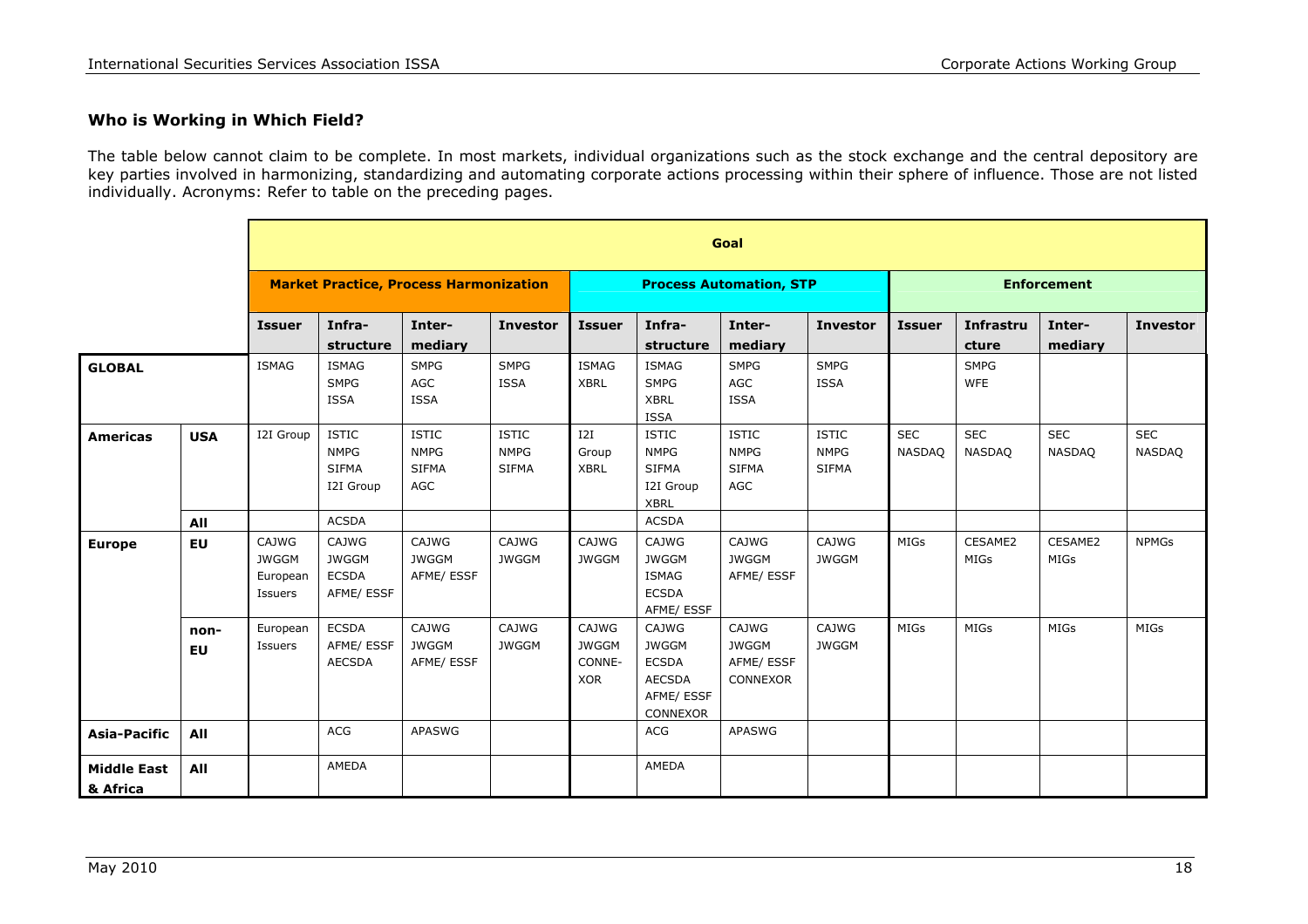## **5. Assessment of the World Regions Against the Principles**

The summaries below were compiled by the core working group, based on local market descriptions contributed by institutions representing more than 50 countries. The original information underlying these summaries can be found on [www.issanet.org.](http://www.issanet.org/) Updates to the regional summaries or to individual market profiles will be published on the same website if and when received.

#### **5.1 Europe**

The CAJWG Standards are a major achievement and the catalyst for all harmonization efforts in the region. Endorsed in October 2009 by six industry associations representing the entire value chain including the issuers, the CAJWG Standards are now the unanimously acknowledged best practice guideline for the coming years. Implementation is in progress on both a regional and national level across all European Union member markets and at least the Western European non-EU members as well. A detailed implementation plan and monitoring mechanism has been agreed by all stakeholder industry groups (see Annex F). Additional weight and momentum is provided by the fact that implementation is monitored by the EU Commission. For these reasons, all survey respondents feel that any global recommendations must not contradict the CAJWG Standards and if they did, the CAJWG Standards would supersede anything else in priority for the region.

The Eastern European markets outside of the European Union (e.g. Russia, Ukraine) operate in a less integrated environment. Typical market features include multiple depositories, lack of electronic communication systems linking the full intermediary chain, and the widespread circulation of physical securities. Nevertheless, long term development in the corporate actions area is likely to be guided by the CAJWG Standards, too.

Regional harmonization work has also started within the context of TARGET2 Securities with the T2S Corporate Actions subgroup focusing on market claims, transformations, and buyer protection, leveraging the CAJWG principles (see box below for more details).

Regulators are already involved through the CAJWG being monitored by CESAME2, and the T2S corporate action sub-group focusing on market claims and transformations being facilitated by the European Central Bank.

On the ICSD side, the ISMAG initiative has led to the definition of best practices for international securities primarily deposited in the ICSDs. Implementation is ongoing. The main challenge faced by ISMAG is to convince issuers, their lawyers and agents to adhere to ISMAG best practices and implement the required changes. ISMAG is currently defining a market enforcement framework in order to expedite implementation by issuers and their agents.

#### **Select Gaps in Europe**

The gaps most frequently mentioned include the lack of ISO-formatted data provided by the issuers, and the lack of agreed rules for market claims in some markets (e.g. Greece, Hungary). The lack of harmonized settlement cycles across markets is a major obstacle to regionally harmonized event creation. The T2S project has shown the importance of harmonizing here first, and only then look to corporate actions.

In Eastern Europe, the immediate challenges are decentralized infrastructures for asset servicing, lack of automation and facilities supporting straight-through-processing, and markets based on physical securities.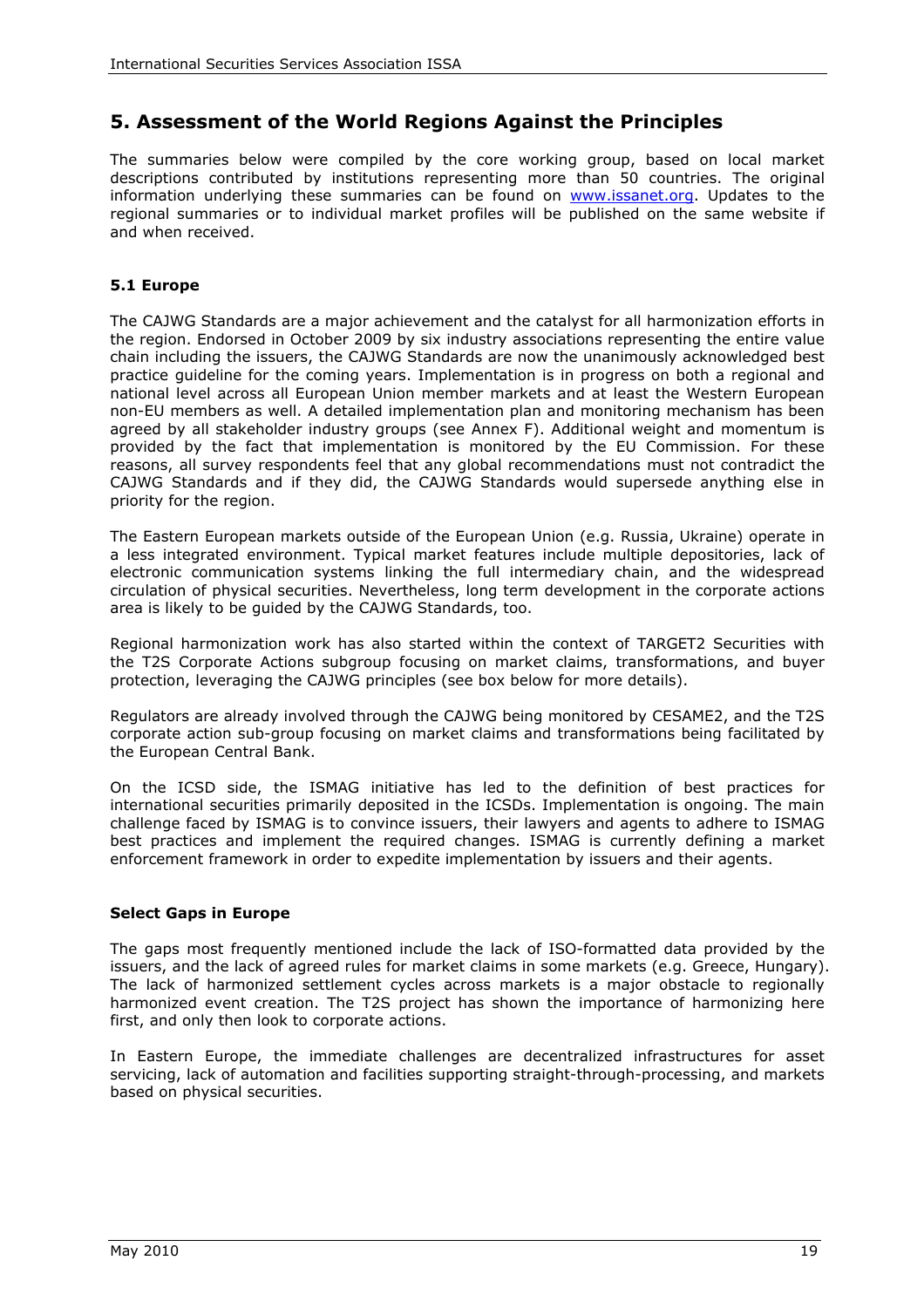#### **How will TARGET2 Securities Impact Corporate Actions Processing?**

TARGET2 Securities (T2S), to be operated by the Eurosystem and scheduled for completion in 2014, is one of the major convergence initiatives in the European securities market. The Eurosystem comprises the European Central Bank and the National Central Banks of the Euro currency zone.

T2S is an extension of TARGET2, the Eurosystem's real-time, large value payment system. The T2S platform will be the common technical basis for securities settlement in Europe, for all Euro-denominated trades and for a number of additional currencies as well. All settlements are in a true DVP mode against central bank money. As with money transfers within the Euro zone, T2S aims at eliminating the distinction between processing intra-CSD settlements and cross-CSD settlements. A very high level outline of T2S is shown below.



The securities leg of a trade will settle in T2S via the securities accounts of the connected CSD. The cash leg will settle via the T2S cash accounts of the connected National Central Banks on which money is segregated for settlement (dedicated cash accounts). The T2S platform is the only place where securities balances are allowed to change during the day. This means that all participating CSDs forward their trade settlement instructions to T2S. All free of payment delivery instructions and all deliveries against payment not related to stock exchange trades, must flow into T2S as well. At the end of each business day, T2S notifies all updated securities balances back to the participating CSDs.

#### **T2S and Corporate Actions**

T2S centralizes the settlement function for all participating CSDs, but T2S is not a securities depository. All securities continue to be kept in custody at the CSDs. Corporate actions and all other asset servicing tasks will be performed by the CSDs.

There is a key conceptual distinction between corporate actions on settled and booked positions (also referred to as *stocks* in the T2S design terminology) and corporate actions on pending transactions (also referred to as *flows*).

The principles of processing of corporate actions on stocks will not be affected by T2S. Today's "cascade" effect which starts at the issuer CSD and continues down the intermediary chain (which may include an investor CSD and custodian banks) will remain unchanged.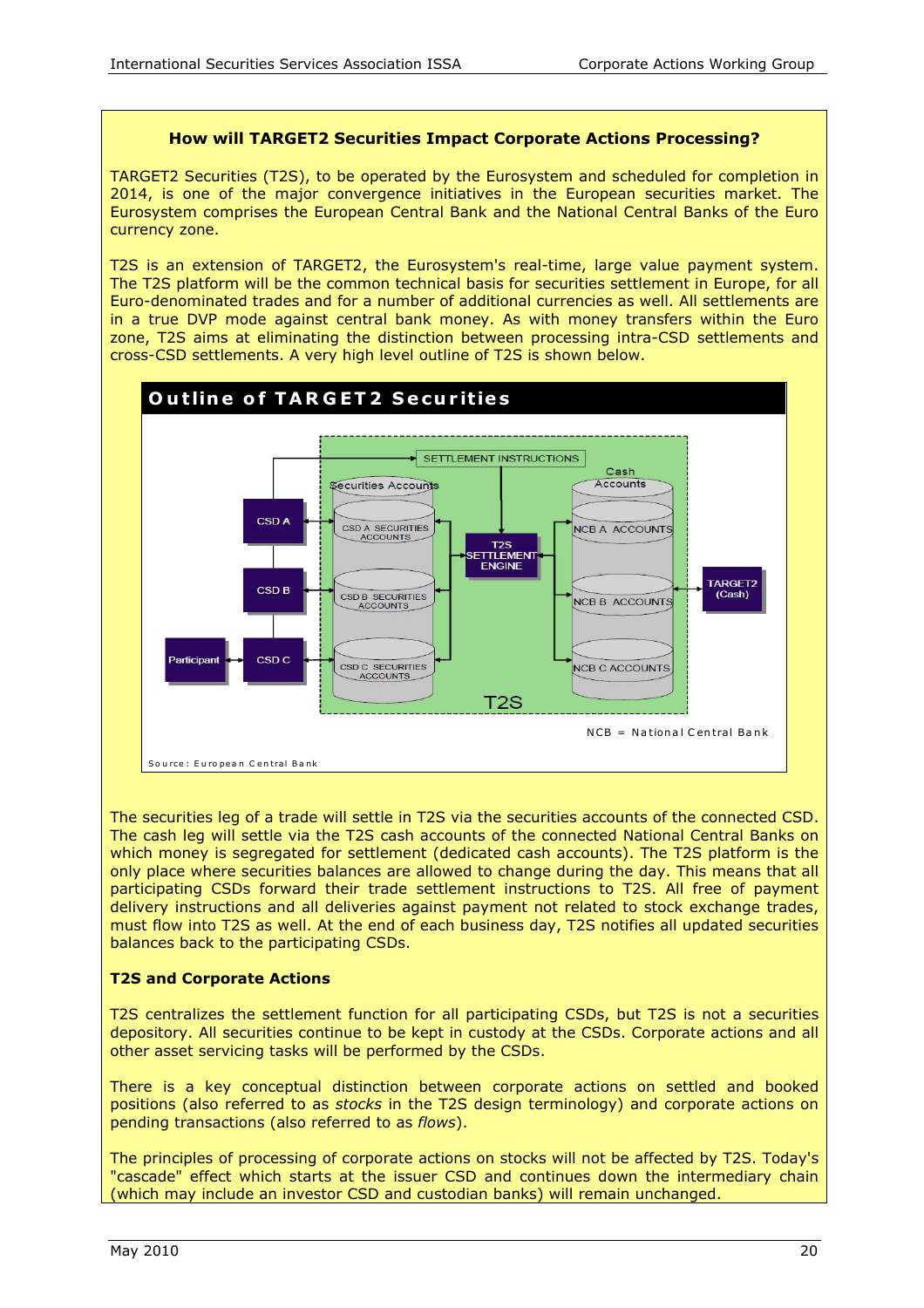Corporate actions on flows, however, are a settlement-related activity and therefore impacted by T2S.

Today, settlement activity in one CSD is not affected by settlement activity in a different CSD. Under T2S, the European CSDs will be linked to the T2S platform and T2S will settle directly trades between participants of different CSDs.

For corporate actions on flows on T2S, the service level that a CSD participant will receive depends not only on the CSD with which it holds its securities account, but also on the CSD of the counterparty to the transaction (and conceivably on additional CSDs in the custody intermediary chain). This poses a structural challenge for T2S, as transactions can happen between two CSDs different from the issuer CSD of the security and therefore the issuer CSD may not have a complete view of all pending transactions: To achieve a harmonized settlement process for transactions subject to corporate actions, there needs to be a very high degree of harmonization in CSD processing and service levels.

#### **Processing Corporate Actions on Flows for Cross-CSD Transactions in T2S**

Corporate actions on flows can be divided into three basic activities:

- 1. Market Claims (on distributions)
- 2. Transformations (on reorganizations)
- 3. Buyer Protection (on elective corporate actions)

The differences between national rules relating to the treatment of corporate actions have been identified in Europe by the Giovannini Group (and other industry bodies) as a critical obstacle to an integrated post-trade environment. The EU Corporate Actions Joint Working Group (CAJWG) defined a set of minimum standards on how the individual European CSDs should process those activities, including the three mentioned above. Within the T2S project, a dedicated working group (Corporate Actions Sub-Group, CASG) clarified how the participating CSDs – and, by inference, their participants and other intermediaries - should manage this process on cross-CSD transactions in T2S. Proposed standards were completed at the end of 2009. They are coordinated with the CAJWG, the Joint Working Group on General Meetings, and the harmonization work driven by Euroclear in the markets whose CSDs belong to the Euroclear Group. The CASG also defined user requirements that should be adopted as soon as feasible in the T2S system design in order to handle corporate actions on flows.

The expectation is that all T2S participating CSDs and their users will abide by these standards for all activity on T2S, and from the first day of such activity on T2S. It is also hoped that all European CSDs will apply the same standards for non-T2S settlements as well, so that a single harmonized European process is achieved.

#### **5.2 Middle East and Africa**

There are no known cross-border corporate actions harmonization projects or coordinated industry initiatives in the region encompassing multiple markets. In a cross-border development beyond the scope of corporate actions, the CSDs of South Africa and Egypt are the first non-European members having recently joined the LinkUp Markets group of central depositories.

Systems development and the adoption of ISO standards are commonly agreed goals, but there are wide variations in the levels of development between individual markets. Electronic STP messaging is generally at a low level (exception: South Africa). Where it exists, proprietary communication systems between market infrastructure and their participants are rather common. Some markets use ISO messages to distribute cash entitlements but not yet to service other corporate action types. However, cash entitlements are often distributed by check rather than wire transfer. Corporate action announcements are generally published on issuers' and/or exchanges' websites, often in local language only (i.e. without an official English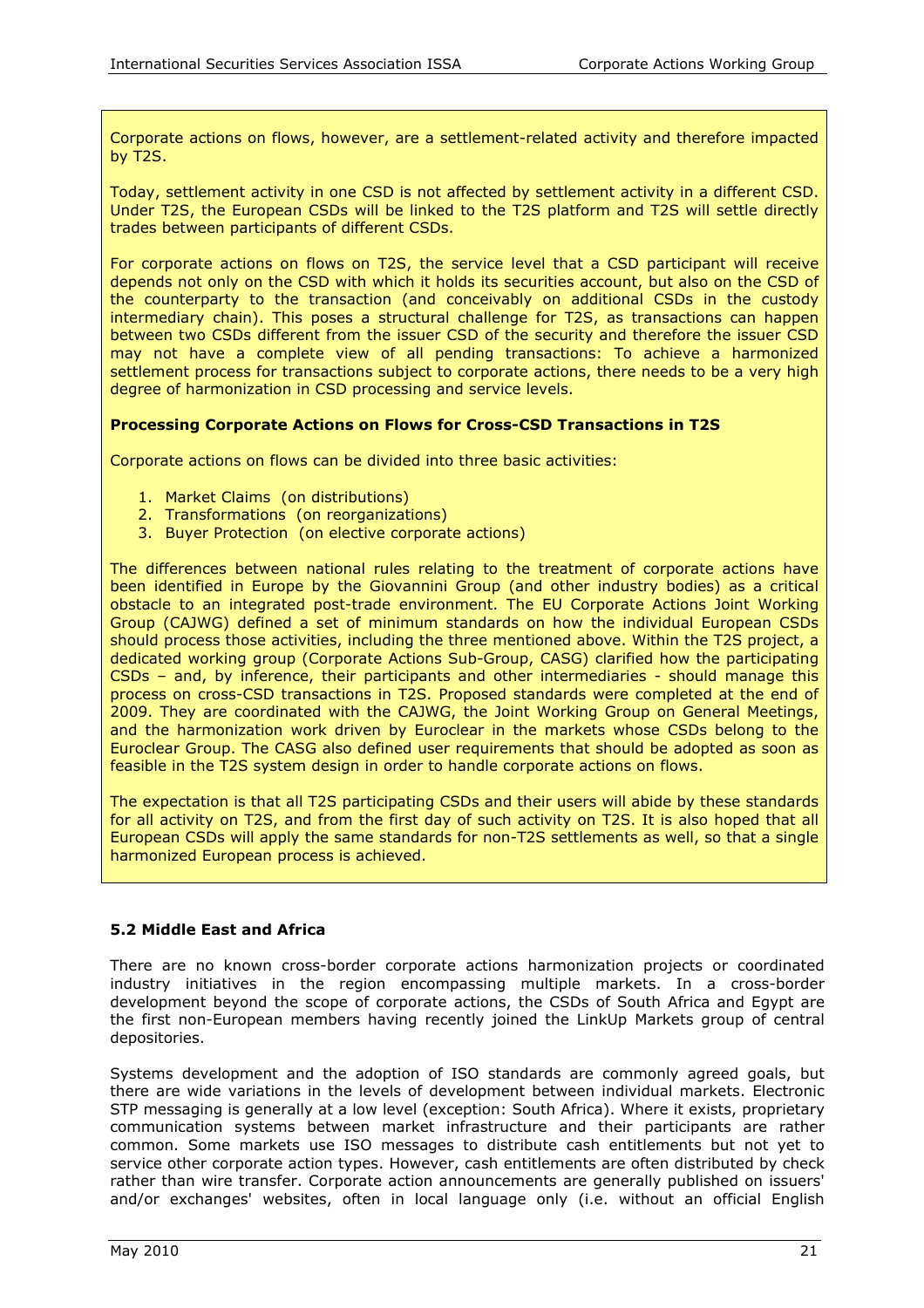version). Local custodians generally use ISO standards in their client side communication, but not necessarily with local market infrastructure.

Among those markets that responded to the survey, South Africa stands out in several respects: It is clearly the most advanced in the region in terms of process automation, and it uses globally unique solutions to handle market claims and investor protection issues. An example is the Finalisation Date: the date on which the event and its details become unconditional in all respects and irrevocable, i.e. after which no further changes to any of the pertinent details can be made by the issuer and the event can only be cancelled in certain circumstances. Another is the Last Day to Trade, which is the day preceding ex-date. The introduction of the Last Day to Trade has greatly reduced market claims as investors have a clear indication of the last point to trade to qualify for an entitlement.

#### **Select Gaps in the Middle East and Africa**

Not all markets have yet adopted the series of key dates (ex, record, pay) that have become an accepted global standard, nor a systematic process to detect and handle market claims. Systems development and automation based on ISO standards is generally low at all stages in the processing chain, except for local custodians communicating with overseas institutional clients.

#### **5.3 Asia**

In Asia, stock exchanges and central securities depositories are increasingly focused on corporate action initiatives, with the objective of seeking accurate and efficient ways of distributing corporate action information and processing corporate actions. Compared to Europe and the Americas, the role of stock exchanges in this region is generally greater than that of the central securities depositories. It is recognized in some of the markets in the region that the active involvement of governments and regulators in the corporate action initiatives arena is essential to achieve the goal of STP for corporate actions.

In addition, the Asia Pacific Asset Servicing Working Group which includes major regional custodian banks and SWIFT, has started a region-wide discussion in this area. The group's objectives are to improve the communication between issuers and investors, to help reduce the costs and risks associated with asset servicing in the Asia Pacific countries by promoting standardization and automation together with the establishment of market practices.

Development of electronic messaging based on ISO standards in the Asian region has been gradual. Some of the markets have implemented or established a concrete plan for the distribution of corporate action information in ISO standards. However, most of the markets are at a very preliminary stage of such discussions.

For corporate action processing for domestic clients, the involvement of intermediaries (e.g. custodian banks) is limited in certain cases due to the characteristics of the securities holding system in the Asian region. In the direct holding system (i.e. securities are held in an account which is opened by and under the name of a security owner directly within a central securities depository system) no intermediaries are involved in the process. The same is true in the indirect holding system where the security owners' benefit such as cash dividend and bonus issue etc. is distributed to owners directly by issuers (i.e. securities are held indirectly but the owner details will be passed to the issuers by the central securities depository).

However, for non-resident investors the registration is generally made in the name of a nominee and therefore corporate action processing is conducted by intermediaries. In this regard, it is widely recognized that the harmonization of event creation, communication and processing is extremely important.

As initiatives of integration of the capital markets evolve in Asia, corporate action harmonization is expected to be discussed further.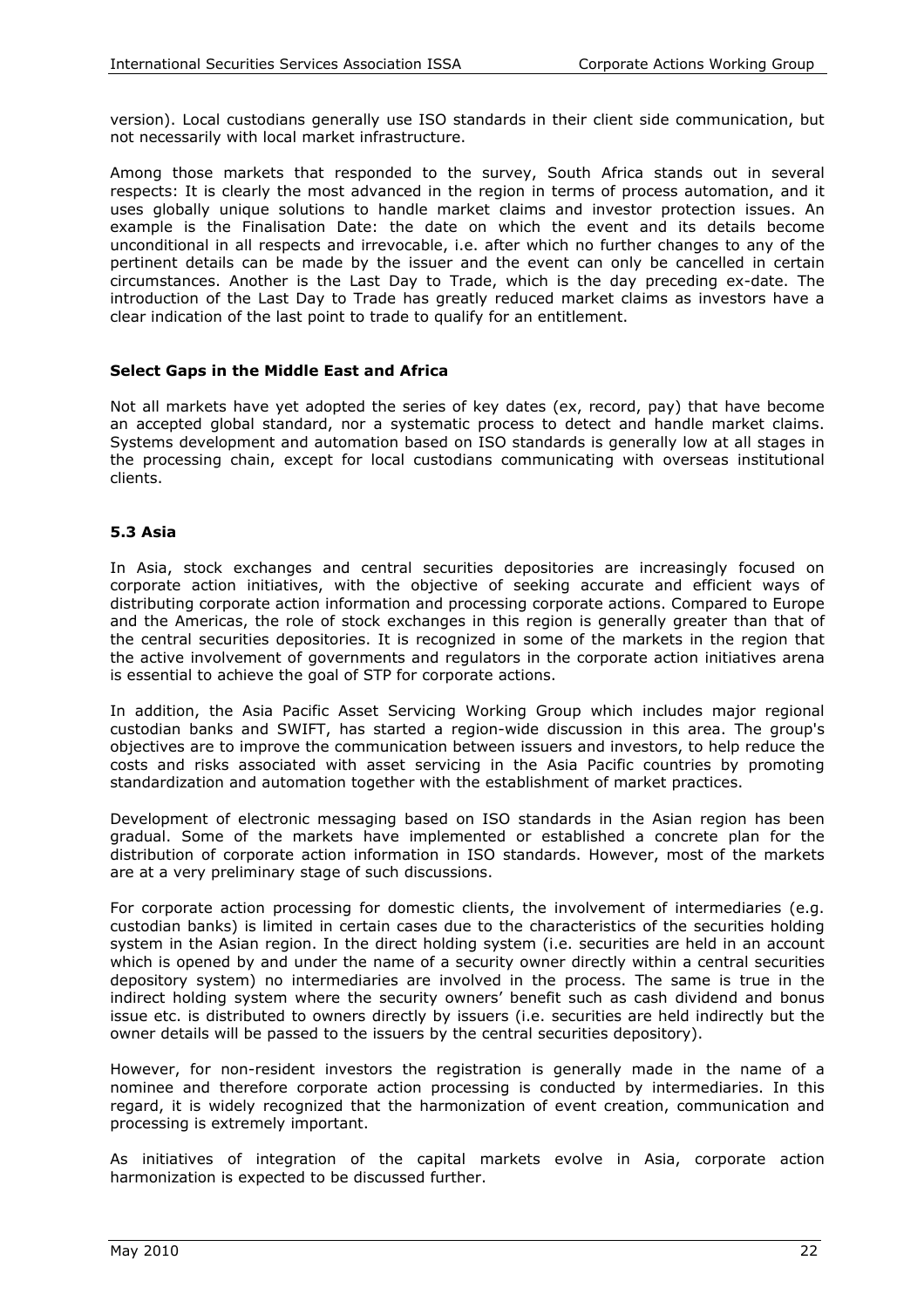#### **Select Gaps in Asia**

It is recognized that the development of the straight through processing of corporate actions in the Asian region in comparison with the "Global Principles" stated in this report is moderate. For instance, the implementation of unique identifiers and process harmonization across the region has not been achieved. However, it is expected that growing cross border investments in the region will accelerate the discussion in the area of harmonization of the corporate action processing within globally recognized standards.

#### **5.4 North America**

The U.S. market is moving towards ISO messaging, as DTCC (which includes the U.S. CSD, DTC) evolves from proprietary formats to ISO 20022 starting from early 2011 through 2015. At the same time, DTCC, SWIFT, XBRL U.S. and the U.S. market are working towards bringing issuers into the STP chain through the 'issuer to investor: corporate actions' initiative. This will be a major evolutionary initiative that may involve regulators.

The Canadian CSD, CDS, currently gathers information from issuers and transfer agents, scrubs it and disseminates in formats which include ISO 15022. CDS participates in the U.S. initiative to develop an XBRL taxonomy compliant with ISO 20022 standards, and plans to work with transfer agents in future to facilitate direct electronic delivery of data from the source.

The U.S. has a good foundation in defining the content within messages although there is still work to be done in harmonizing the content/usage across all U.S. security types, event types and parties. It is expected that planning for XBRL adoption will accelerate the engagement of issuers and their agents in the definition of standards by the U.S. national market practice group (NMPG), ISITC. DTCC's corporate action re-engineering initiative will help further consolidate the required content under a single set of templates. CDS chairs Canada's NMPG for corporate actions and actively pursues efficiencies through improved STP. In both markets, timeliness of announcements is not a major issue.

In regards to the creation of a unique event ID, the XBRL taxonomy will introduce to issuers the concept of a creating a reference ID to an event to be associated to all announcements related to a single event through its lifecycle. DTCC will provide an event ID as part of the corporate action re-engineering initiative, until issuers are able to generate the unique event ID.

Harmonization issues exist,

- where securities are settled in different markets (e.g. U.S. and Canada), all parties need to ensure alignment of local NMPGs.
- where securities are multi listed i.e. traded/settled in different markets the same applies. The U.S. NMPG (ISITC) supports the Event Interpretation Grid (EIG) as developed by the SMPG for general rules to assist in global harmonization. Local rules, which may be more detailed than the EIG, should be housed within the appropriate bodies and made publicly available.

Through continuous net settlement (CNS) the U.S. market operates a centralized process that in effect ensures investors are protected by the automatic adjustments on pay date. In addition, other mechanisms are in place to protect investors rights; for example, the due bill process for dividend type of events and the liability hub to net positions for elections on voluntary events. However, not all events are covered by the above processes. DTCC is working to close any gaps.

CDS generates market claims on matched transactions, and offers buyer protection on voluntary corporate actions through a web-based letter of liability service.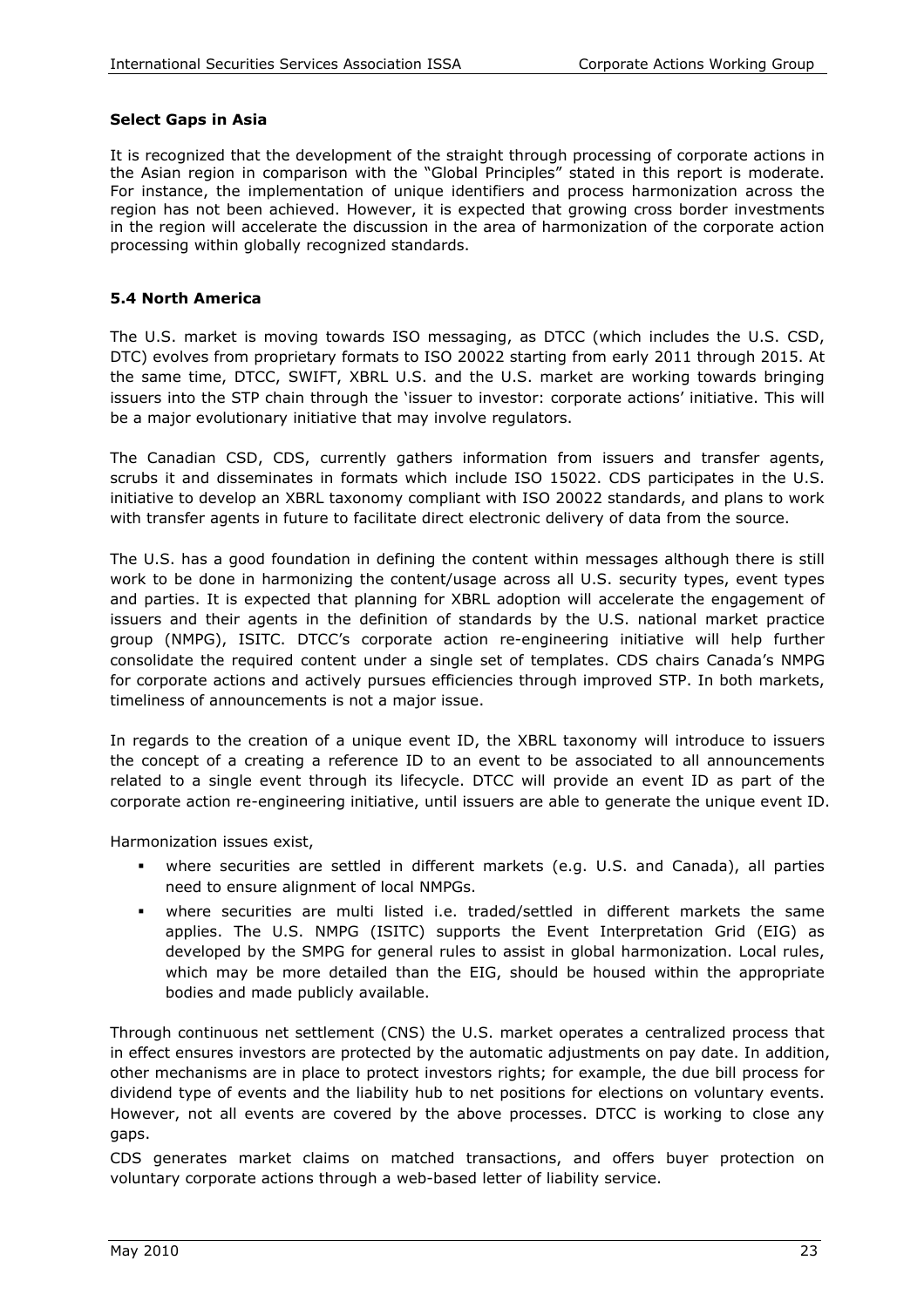#### **Select Gaps in North America**

- 1. Greater support and involvement in market practice by all parties impacted by corporate actions.
- 2. Greater coordination by all relevant industry organizations.
- 3. Further develop the ISO 20022 data model.
- 4. More involvement with transfer/payment agents and stock exchanges.
- 5. Further analysis on other manual areas, e.g. between counterparties to close out a corporate action event e.g. swapping charges that occur in the Due Bill Process – expand on the obligation warehouse.
- 6. The treatment of multiple-listed securities where different trading rules (affecting ex-date) apply in different markets.

#### **5.5 Mexico, Caribbean, Central and South America**

In the last five years ACSDA has been very active regarding the corporate actions process. In 2006, a Corporate Action Working Group was formed to examine the weaknesses and strengths of the corporate actions process in the Americas. In 2007, the Working Group developed a matrix which identified the characteristics of each ACSDA member's service offering and produced an overview of the region. It is recognized that, in this region where some of the world's largest but also the smallest markets and CSDs operate, the standardization of business processes requires great efforts; and priorities and investment budgets differ greatly. However, progress has been achieved in the recent years. ACSDA's participation in international forums related to corporate actions processing is growing stronger and there has been a shift from acting as spectators in the beginning to now becoming an influential force.

Considering the importance that corporate actions have taken globally, ACSDA has raised significant awareness among its members of the challenges of standardization and harmonization, being key requirements to attract foreign investment into the region.

The larger central depositories have committed to make their know-how available to support the smaller CSDs to implement cutting-edge technology and processes.

Among the main achievements of the region, many ACSDA members have become participants in the Securities Market Practice Group (SMPG) which focuses on corporate action best practices. The number of members continues to grow and some are even in the process of establishing national market practice groups.

There is a need for the region to continue growing towards the principles identified in this document. This derives from:

- The fact that an increasing number of markets in the Americas are using ISO 15022 as their message standards for transactions as well as for corporate actions. They have designed their systems in order to be able to migrate towards ISO 20022 in a smooth way.
- They are beginning to use XBRL in corporate actions, in order to facilitate recordkeeping and communication.
- The relationship among the industry groups involved in corporate action processing is changing. Increasingly issuers, central banks, exchanges, regulators and others cooperate to standardize and harmonize local information with the long term goal of converging to a single process globally. An example is the use of a single event identifier to facilitate centralized information collecting and distributing all events' schedules, calendars, rates, percentages, timings for key dates.
- Many ACSDA members responded to the ISSA Corporate Actions working group survey, demonstrating their interest in participating actively in the development of global best practices.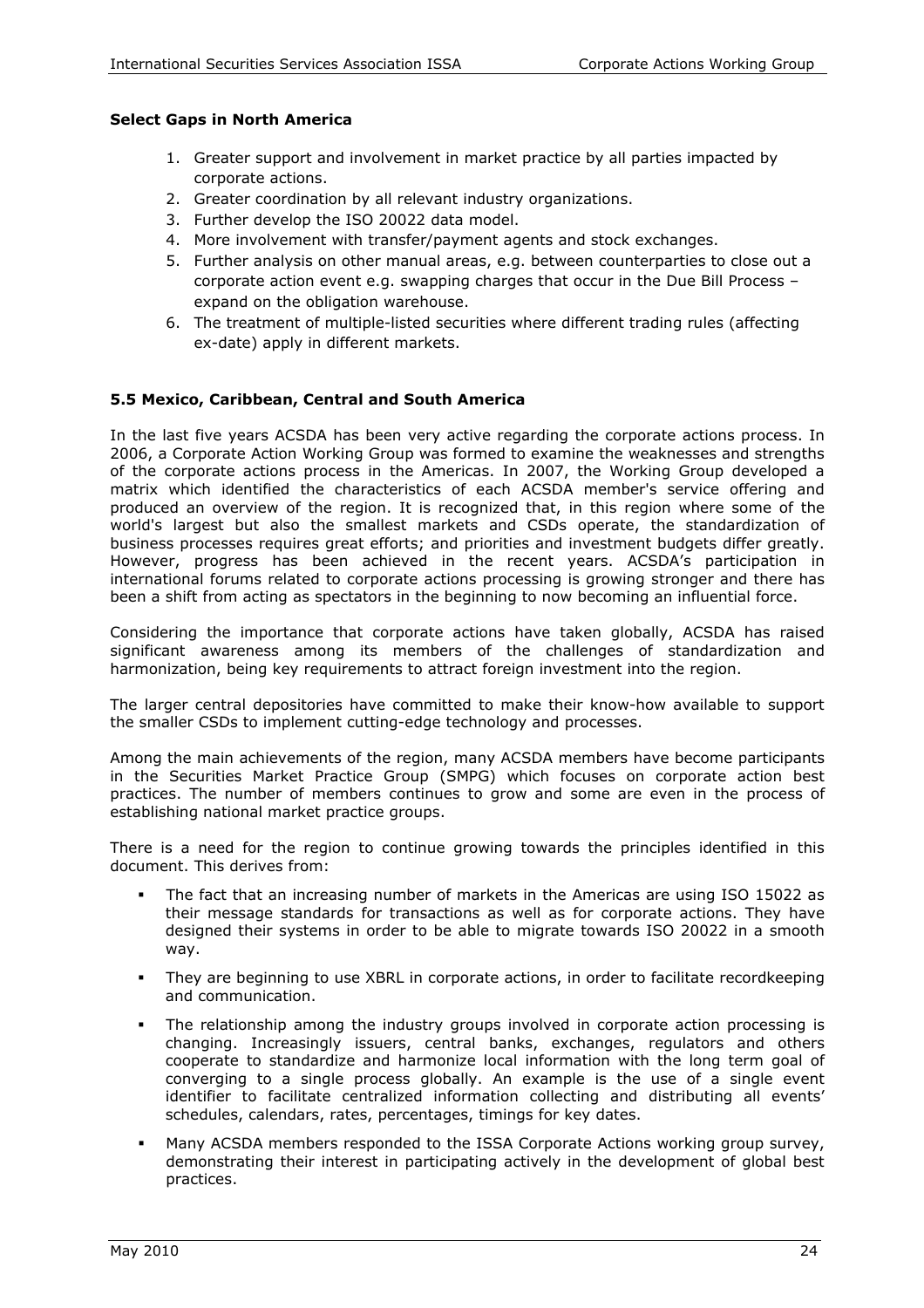#### **Select Gaps in Mexico, Caribbean, Central and South America**

There is still work to do, such as looking for a greater participation of markets in the improvement of STP, increasing efforts to strengthen relations between the different local players involved in corporate actions processing, and in the area of customer service. There are also gaps to fill in those markets where the central depository is not the single entity holding securities and therefore not the sole payor of cash distributions and other entitlements.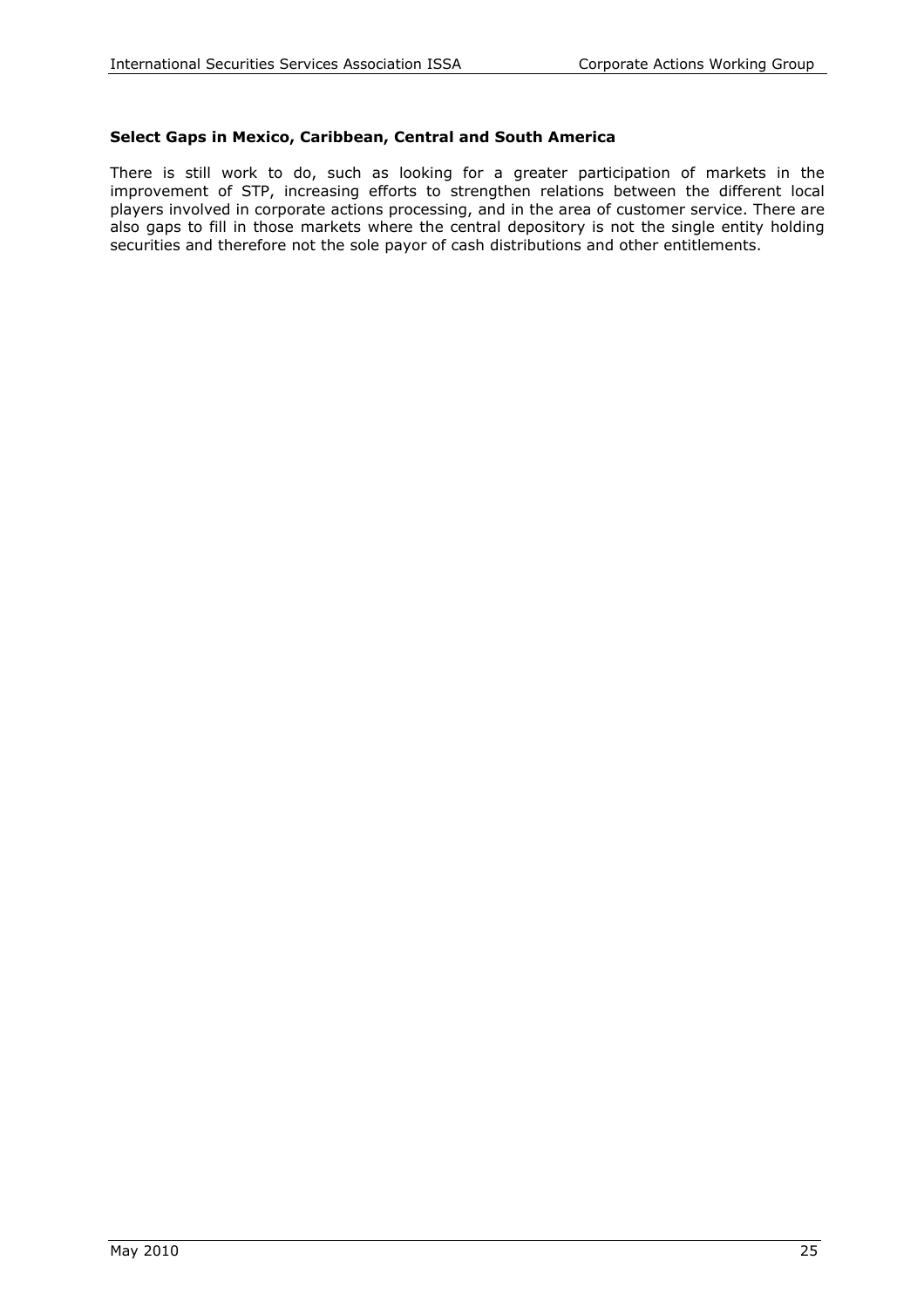## **6. Implementation Monitoring Process**

Implementation monitoring with regard to the principles is a necessary element to achieve progress. It is however a long-term undertaking and outside the scope of this project phase. The ISSA working group offers one possible approach for monitoring and presenting status updates on a global, regional or individual market level (see next page).

As a first step, the organizations working in the different markets, world regions or globally with the different constituencies should be identified. Those will be the bodies defining marketwide change or improvement projects. The table on page 18 provides initial guidance without claiming to be comprehensive.

As a further precondition, an implementation strategy, followed by a more granular detailed tactical implementation plan should be agreed in each market for each principle. Meaningful progress monitoring should then report on the status of the detailed steps.

For Europe, where the harmonization standards have been defined and agreed, a detailed implementation and progress monitoring process on both a European and national market level has been defined. Implementation is in progress and is monitored by CESAME2 based on a European Commission mandate. Regulatory involvement and pressure is thus part of the process. Annex F contains the relevant document, issued jointly by six leading European industry associations.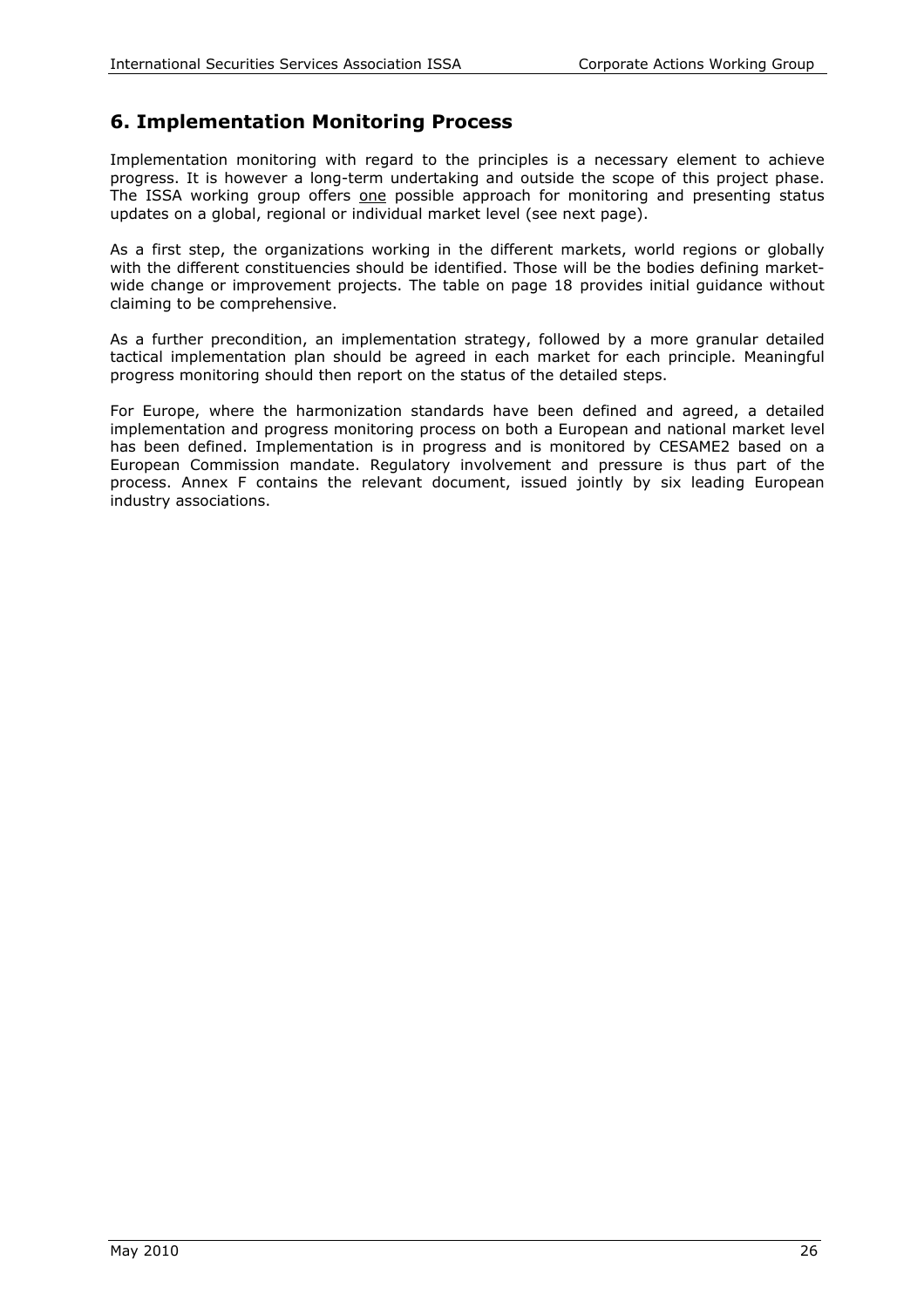## **A Possible Approach for Implementation and Status Monitoring**

The table below is purely for illustration purposes. Its exact contents would have to be tailored to the specific monitoring task.

|                                 |   | <b>Strategy</b>                                                             |   | <b>Tactic</b>                                                                   | <b>Regional Activity</b> |                 |        |                |               |
|---------------------------------|---|-----------------------------------------------------------------------------|---|---------------------------------------------------------------------------------|--------------------------|-----------------|--------|----------------|---------------|
| Goal                            | # | <b>Detail</b>                                                               | # | <b>Detail</b>                                                                   | Global                   | <b>Americas</b> | Europe | <b>AsiaPac</b> | <b>Africa</b> |
|                                 |   |                                                                             |   | 1 Create Event Templates with data element ownership                            |                          |                 |        |                |               |
|                                 |   | S/NMPG to publically provide clear/concise event                            |   | 2 Develop process by which public access is permitted for all templates         |                          |                 |        |                |               |
|                                 |   | templates that meet Local and Global Market needs                           |   | Ensure publicly announced Unique ID is provided by respective market body(ies)  |                          |                 |        |                |               |
|                                 |   | Event templates should include Mandatory data to be                         |   | 1 Define Data Elements as Mandatory, Conditional, Optional                      |                          |                 |        |                |               |
| 1: Create an Issuer to Investor |   | provided by the 3 constituencies: Issuer and                                |   | 2 Validate templates with all 3 constituencies                                  |                          |                 |        |                |               |
| <b>Electronic process</b>       |   | Infrastructure, Intermediaries and Investors.                               |   | 3 Gain public support/adoption                                                  |                          |                 |        |                |               |
|                                 |   | ISO to adopt S/NMPG templates to ensure effective                           |   | Work with appropriate ISO bodies to enhance ISO 20022 business model standards  |                          |                 |        |                |               |
|                                 |   | messaging                                                                   |   | 2 Work with appropriate ISO bodies to enhance ISO 20022 message standards       |                          |                 |        |                |               |
|                                 |   |                                                                             |   | 3 Work with appropriate ISO bodies to permit variants as needed/required        |                          |                 |        |                |               |
|                                 |   |                                                                             |   | 1 Define Event Types / Groups                                                   |                          |                 |        |                |               |
|                                 |   | <b>General Corporate action definitions</b>                                 |   | 2 Develop end-to-end process maps for each event group                          |                          |                 |        |                |               |
|                                 |   |                                                                             |   | 3 Develop data element data dictionary for use in each processing step          |                          |                 |        |                |               |
|                                 |   | Define how Announcements are processed                                      |   | 1 Define the Actors and Roles involved                                          |                          |                 |        |                |               |
|                                 |   |                                                                             |   | 2 Define timelines, content and process for announcement dissemination by party |                          |                 |        |                |               |
|                                 |   |                                                                             |   | 3 Ensure public access to key information including event ID                    |                          |                 |        |                |               |
|                                 |   |                                                                             |   | I Define the Actors and Roles involved                                          |                          |                 |        |                |               |
|                                 |   | Define how Elections are processed                                          |   | 2 Define and standardize deadline dates                                         |                          |                 |        |                |               |
| 2: Defined Market Practice      |   |                                                                             |   | 3 Define unique option characteristics                                          |                          |                 |        |                |               |
|                                 |   | Define how Payments are processed                                           |   | 1 Define the Actors and Roles involved                                          |                          |                 |        |                |               |
|                                 |   |                                                                             |   | 2 All Payments should be book entry                                             |                          |                 |        |                |               |
|                                 |   |                                                                             |   | 3 Reversals should be announced beforehand                                      |                          |                 |        |                |               |
|                                 |   |                                                                             |   | 1 Define the Actors and Roles involved                                          |                          |                 |        |                |               |
|                                 |   | Define how Buyer Protection / Claims is processed                           |   | 2 Define each type by market: Claim, Transformation and Buyer protection        |                          |                 |        |                |               |
|                                 |   |                                                                             |   | 3 Agree of practices for each type                                              |                          |                 |        |                |               |
|                                 |   |                                                                             |   | 1 Define the Actors and Roles involved                                          |                          |                 |        |                |               |
|                                 |   | 6 Define how Tax is processed                                               |   | 2 Agree practices for each type of tax: Withholding, Cost Basis etc             |                          |                 |        |                |               |
|                                 |   |                                                                             |   |                                                                                 |                          |                 |        |                |               |
|                                 |   |                                                                             |   | 1 Identify appropriate market bodies                                            |                          |                 |        |                |               |
|                                 |   | Identify, by market, (Local, Regional and Global) the<br>appropriate bodies |   | 2 Develop strategy for engagement                                               |                          |                 |        |                |               |
| 2: Active Market Enforcement    |   |                                                                             |   |                                                                                 |                          |                 |        |                |               |
|                                 |   |                                                                             |   | 1 Engage appropriate market bodies                                              |                          |                 |        |                |               |
|                                 |   | 2 Engage the appropriate bodies for support                                 |   | 2 Provide clearer guidelines and market expectations                            |                          |                 |        |                |               |
|                                 |   |                                                                             |   | 3 Help define rule changes that meet market requirements                        |                          |                 |        |                |               |

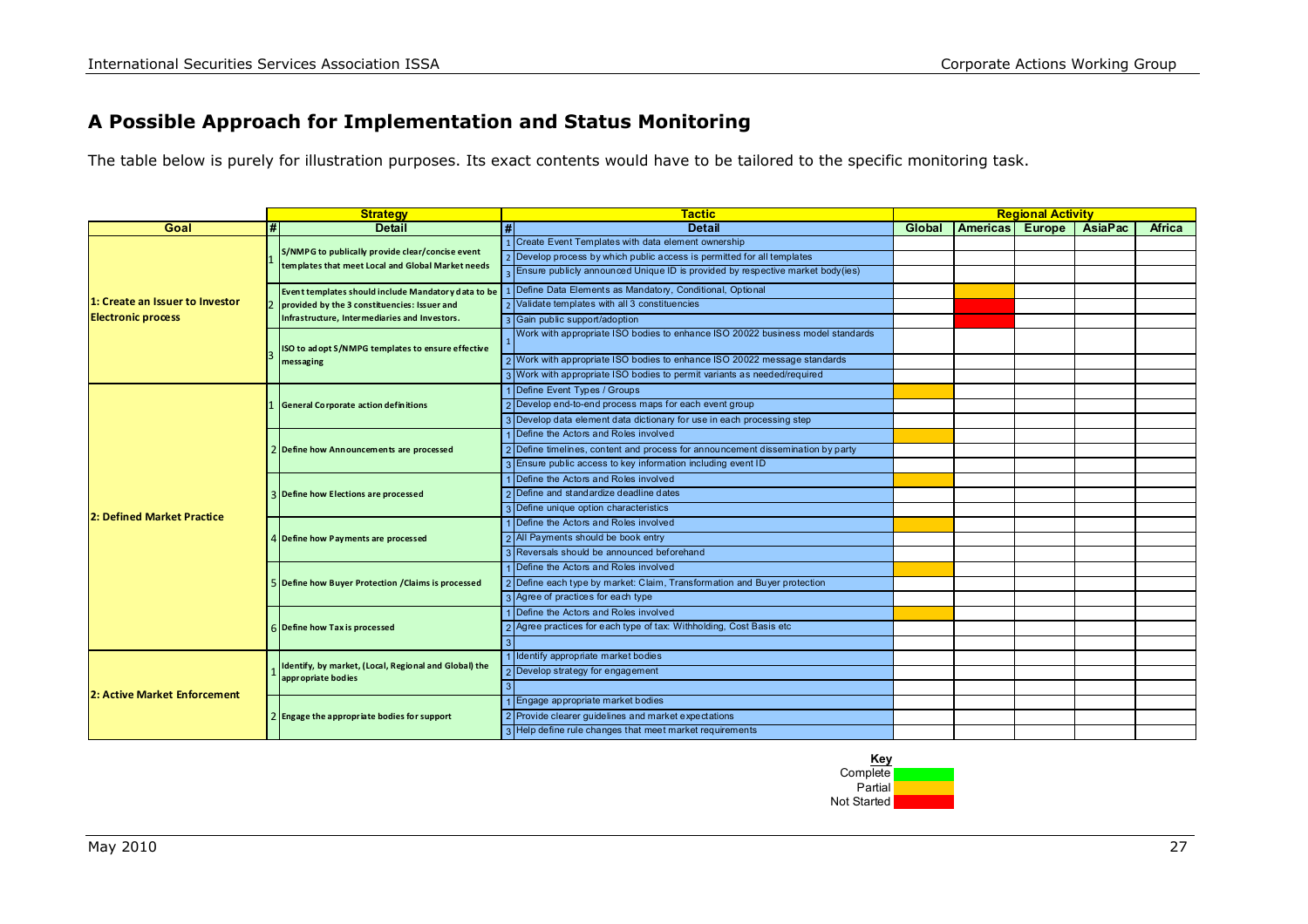## **7. Key Open Issues**

#### **7.1 Issuer-to-Investor Structured Electronic Communication**

Clearly the biggest hurdle in all markets, this requires concerted effort across the industry chain, information sharing across regions, and the active involvement of international industry groups including the issuers. Regulators may need to be engaged as well. The primary challenges are to simplify the process of creating structured information for issuers and their agents, and to provide incentives or other compelling reasons for following such a process.

There are currently four major initiatives either in the planning stage or in implementation: the XBRL/ISO initiative being piloted in the US and discussed in Canada and Japan, the ISMAG initiative for international fixed-income securities settled in the ICSDs, the SIX Group initiative in Switzerland and the ISO 20022 messages for interaction related to corporate actions between issuers' agents and the Euroclear CSDs.

It should be noted that the structuring of such information and its communication from issuers and their agents should not be limited to corporate events, but initial reference data provided at the time of issuance of securities. The work being done by ISMAG on terms and conditions of international fixed-income securities is an interesting example.

#### **7.2 Global Unique Event Reference Numbering**

There are three sub-issues. One is simply having an event reference number unique to each issuer's home market, which a number of markets do not yet have. The second is agreeing on a standard way to identify events for the same underlying securities listed or trading in multiple markets (for instance by using the ISIN plus MIC to identify the security and market, as well as the event identifier). The third is to follow a consistent global convention in event numbering, if at all possible.

The first two are critical. Global SMPG, NMPGs and CSDs should drive this working closely with issuer groups and exchanges.

#### **7.3 Unique Event Option Identification**

Linked to both 7.1 and 7.2 but not dependent on either, this is to ensure that option reference identifiers on all events with options are reported consistently across the chain by all intermediaries to investors and ultimately to issuers.

Again, this should be driven by SMPG, NMPGs and CSDs working with issuer groups and exchanges.

#### **7.4 Pending Transaction Management**

Consistent rules for handling pending transactions so as to ensure that all parties receive the benefits they are entitled to, and for handling transformations, are in place in most markets in Europe and North America and some elsewhere, but are an urgent priority in others.

In that context, the harmonization of the settlement cycle is important for the efficient management of all corporate action events including market claims. That point is being discussed in Europe in the frame of T2S.

#### **7.5 Key Date Standards and Event Processing Rules**

These are areas where markets exhibit a good deal of variation. Agreement within markets on realistic key date standards and event rules, and their publication, are standard in Western Europe, North America, selected countries in the Asia-Pacific and Latin American regions, and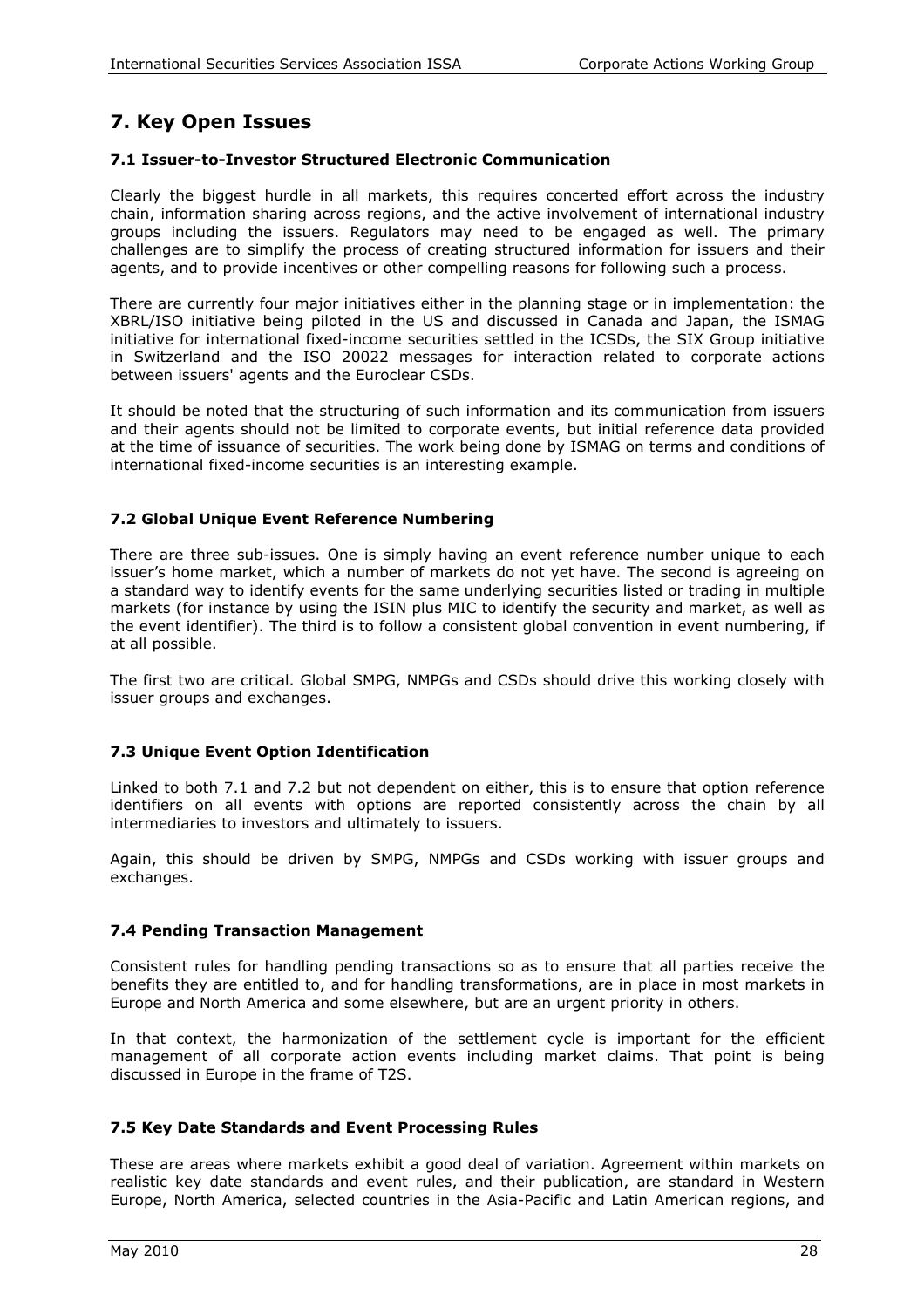South Africa. Regional harmonization is in progress in Europe. It is currently not a critical need elsewhere. Regional harmonization initiatives are however important drivers to expedite progress on a global level.

In the area of event processing, rules should incorporate standard terms, the use of book-entry movements for both securities and cash, the use of structured ISO messaging between CSDs and other intermediaries, and the ability to submit elections electronically. Entitled positions to consider should be settled (as opposed to traded) positions.

## **8. Next Steps**

CSDs or exchanges working with National Market Practice Groups (NMPGs) and SWIFT are probably the parties best placed to effect change, particularly if they ensure the inclusion of issuers and their agents in change design and management. Regional and global industry organizations have an important role to play in ensuring the sharing of information and standards, and where appropriate, in coordinating the setting and implementation of regional or global standards.

It is ISSA's intention to engage in an active dialogue with the various relevant industry groups and other stakeholders. The goal is to agree on a concerted way forward towards global implementation over time. To that end, agreement should be reached among the stakeholders on the appropriate party to take a lead role for specific projects. The crucial areas have been identified in this report. Where called upon, ISSA is willing to offer its help as a coordinator and facilitator.

To date, contributors from more than fifty markets have provided insight into the corporate action processes, and the relevant operators in their respective market. They also indicated their development projects or priorities in this area in the near and midterm future. The assessment of the different world regions included earlier in this report is based on those contributions. However, the individual market responses to the ISSA survey contain a wealth of additional and sometimes very detailed information. Interested parties can access all original contributions on ISSA's website [www.issanet.org](http://www.issanet.org/) (available shortly). Additional or updated contributions are always welcome and will be published in the same repository.

All ISSA members and all interested third parties are encouraged to help promoting the issues raised in this report to ensure its long term impact and improve this field within our industry.

\*\*\*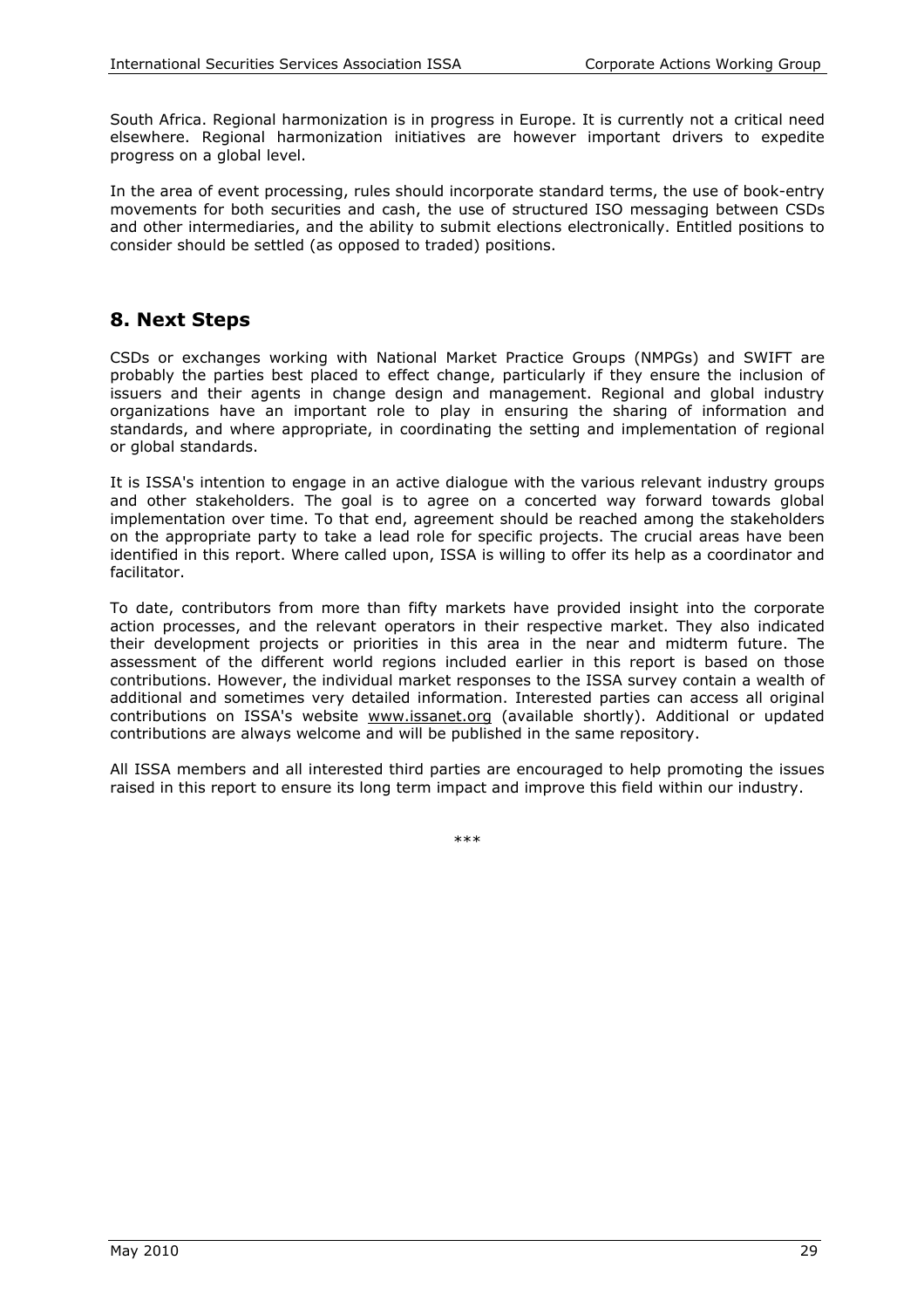## **9. Glossary of Key Terms Used in this Report**

The definitions in this glossary are for the purpose of understanding the corporate actions standards in the context of this paper. They are not meant to be definitions in a legally binding sense. Where available, the definitions agreed by the member associations of the Corporate Actions Joint Working Group are adopted.

| <b>Book Entry</b>                           | Accounting of securities and other financial assets in dematerialized<br>or immobilized form.                                                                                                                                                                                                                                                                                                                                       |
|---------------------------------------------|-------------------------------------------------------------------------------------------------------------------------------------------------------------------------------------------------------------------------------------------------------------------------------------------------------------------------------------------------------------------------------------------------------------------------------------|
| <b>Buyer Protection</b>                     | Process whereby a buyer who has yet to receive the underlying<br>securities of an elective corporate action, instructs the seller in<br>order to receive the outturn of his choice.                                                                                                                                                                                                                                                 |
| <b>Central</b><br><b>Counterparty (CCP)</b> | An entity that interposes itself between the two parties to a trade,<br>becoming the buyer to every seller and the seller to every buyer.                                                                                                                                                                                                                                                                                           |
| <b>Class Action</b>                         | Lawsuit from (ex)shareholders against the issuing company because<br>they claim that certain of their rights have been violated.                                                                                                                                                                                                                                                                                                    |
| <b>Corporate Action</b>                     | Action initiated upon a security by the issuer or an offeror.                                                                                                                                                                                                                                                                                                                                                                       |
| <b>Corporate Action</b><br><b>Agent</b>     | Agent appointed by the issuer to act on its behalf in relation to<br>corporate actions.                                                                                                                                                                                                                                                                                                                                             |
| <b>CSD</b>                                  | Central Securities Depository: An entity that holds and<br>administrates securities and enables securities transactions to be<br>processed by book entry. Securities can be held in a physical (but<br>immobilized) or dematerialized form (i.e. so that they exist only as<br>electronic records). In addition to the safekeeping and<br>administration of securities, a CSD may incorporate clearing and<br>settlement functions. |
| <b>Dematerialization</b>                    | The maintenance of records of ownership of securities in a database<br>rather than by physical paper certificates.                                                                                                                                                                                                                                                                                                                  |
| <b>Elective Corporate</b><br><b>Action</b>  | Distribution with Options, Mandatory Reorganisation with Options or<br>Voluntary Reorganisation                                                                                                                                                                                                                                                                                                                                     |
| <b>End Investor</b>                         | Physical or legal person who holds the security for its own account.                                                                                                                                                                                                                                                                                                                                                                |
| <b>Fractions</b>                            | The number of underlying securities remaining after the calculation<br>of the entitlement to the proceeds of a corporate action.<br>or<br>The decimal part of the balance of outturn securities resulting from<br>the calculation of the proceeds of a corporate action.                                                                                                                                                            |
| <b>Giovannini Barriers</b>                  | The Giovannini Group is a group of financial market experts who<br>advise the European Commission on financial market issues. In<br>2001, the group identified 15 specific barriers that prevent efficient<br>EU cross-border clearing and settlement. They describe technical,<br>legal and fiscal obstacles, which make it difficult for service<br>providers to extend their reach beyond their home country.                    |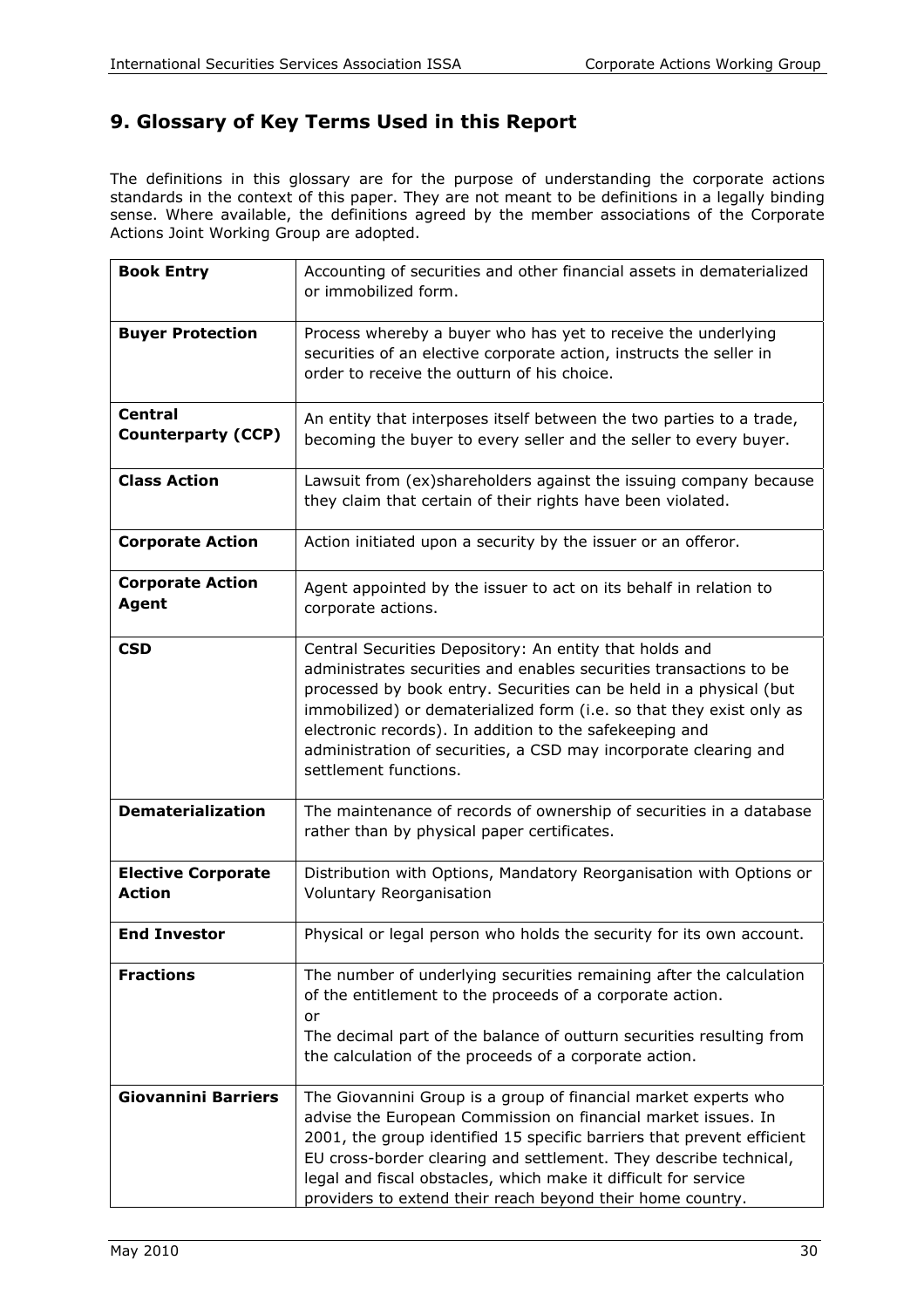| <b>ICSD</b>                                 | <b>International Central Securities Depository:</b><br>Central securities depository that settles trades in international<br>securities and in various domestic securities usually through direct<br>or indirect (i.e. through local agents) links to local CSDs.                                                                                                                                                 |
|---------------------------------------------|-------------------------------------------------------------------------------------------------------------------------------------------------------------------------------------------------------------------------------------------------------------------------------------------------------------------------------------------------------------------------------------------------------------------|
| <b>Immobilization</b>                       | The maintenance in a central depository of paper securities to<br>enable book entry transfers between the depository participants.                                                                                                                                                                                                                                                                                |
| <b>Interim Security</b>                     | Short term transferable operational instrument, issued for<br>processing purposes only, which is not representative of the issuer's<br>capital.                                                                                                                                                                                                                                                                   |
| <b>Intermediary</b>                         | Financial institution that provides and maintains securities accounts.                                                                                                                                                                                                                                                                                                                                            |
| <b>Issuer</b>                               | The issuer of an underlying security including the agent mandated<br>by the issuer for corporate actions purposes.                                                                                                                                                                                                                                                                                                |
| <b>Issuer CSD vs</b><br><b>Investor CSD</b> | Issuer CSD: CSD with whom the issuer has deposited and maintains<br>its primary securities issuance by book-entry.                                                                                                                                                                                                                                                                                                |
|                                             | Investor CSD: CSD that holds securities with another CSD or with<br>an intermediary.                                                                                                                                                                                                                                                                                                                              |
|                                             | Issuer CSD and Investor CSD can be one and the same entity, but<br>need not be. The term Issuer CSD puts the CSD's issuer service into<br>the focus, whereas the term Investor CSD focuses on the CSD's<br>investor services.                                                                                                                                                                                     |
| <b>Issuing and Paying</b><br>Agent          | Agent appointed by the issuer to issue securities to the market,<br>receive corresponding payments, and act as paying agent on behalf<br>of the issuer.                                                                                                                                                                                                                                                           |
| <b>ISIN</b>                                 | International Securities Identification Number, as agreed in ISO<br>Standard 6166.                                                                                                                                                                                                                                                                                                                                |
| <b>ISO</b>                                  | International Organization for Standardization                                                                                                                                                                                                                                                                                                                                                                    |
| <b>Key Dates</b>                            | Ex-, Record- and Payment date                                                                                                                                                                                                                                                                                                                                                                                     |
|                                             | Ex-date: Date from which the underlying security is traded without<br>the benefit / right attached to it.                                                                                                                                                                                                                                                                                                         |
|                                             | Record-date: Date on which settled positions are struck in the<br>books of the issuer CSD at close of business to determine the<br>entitlement to the proceeds of a corporate action.                                                                                                                                                                                                                             |
|                                             | Payment date: Date on which the payment is due.                                                                                                                                                                                                                                                                                                                                                                   |
|                                             | Start of Election Period: Start of the election period determined<br>by the issuer (resp. offeror) is the first date and time after the<br>announcement of the issuer (resp. offeror) by which the investor<br>can instruct (directly or indirectly via intermediary) about his<br>election on the assets on distributions with options, mandatory<br>reorganizations with options and voluntary reorganizations. |
|                                             | Last Trading Date: Last date to trade the underlying security in                                                                                                                                                                                                                                                                                                                                                  |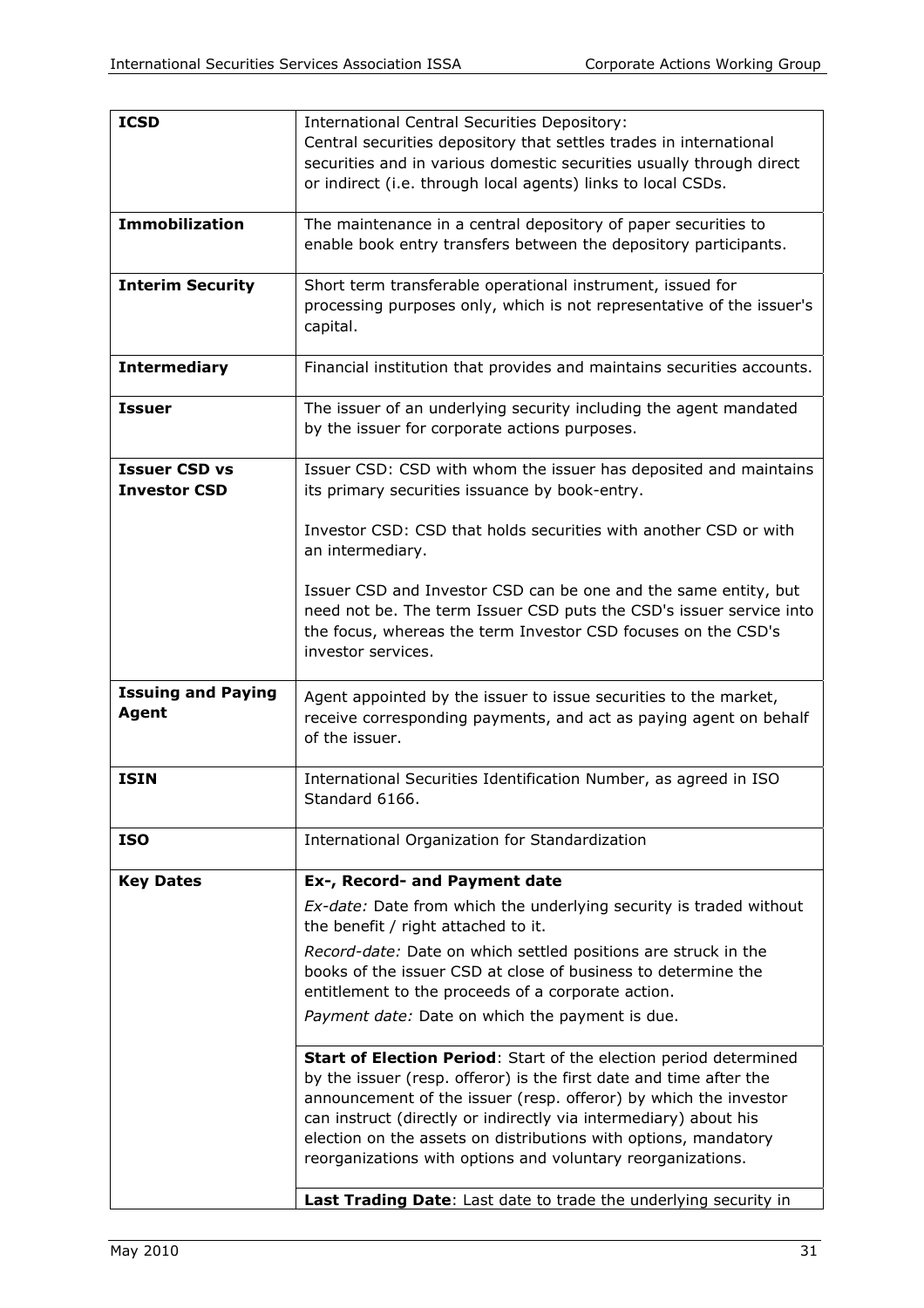| <b>Key Dates</b><br>(continued) | the old ISIN of a mandatory reorganization. The Last Trading Date<br>should precede the record date by at least one settlement cycle.                                                                                                                                                                                                                                                                                                                                                                                                                                                                                       |
|---------------------------------|-----------------------------------------------------------------------------------------------------------------------------------------------------------------------------------------------------------------------------------------------------------------------------------------------------------------------------------------------------------------------------------------------------------------------------------------------------------------------------------------------------------------------------------------------------------------------------------------------------------------------------|
|                                 | In South Africa, the Last Day to Trade is a key date, i.e. the day<br>preceding Ex-date.                                                                                                                                                                                                                                                                                                                                                                                                                                                                                                                                    |
|                                 | Guaranteed Participation Date: Last date to trade the underlying<br>security with the right attached to elect in a voluntary<br>reorganization.                                                                                                                                                                                                                                                                                                                                                                                                                                                                             |
|                                 | Market Deadline: Last Date and time by which the issuer (I)CSD<br>receives election instructions and/or assets which must be<br>transferred to the issuer to validate elections.                                                                                                                                                                                                                                                                                                                                                                                                                                            |
| <b>Lead Manager</b>             | Entity appointed by the issuer to structure and lead the placement<br>of an issue.                                                                                                                                                                                                                                                                                                                                                                                                                                                                                                                                          |
| <b>Legal Counsel</b>            | Law firm appointed as the legal advisor by an entity primarily<br>involved in the corporate actions process, often the issuer, offeror,<br>or lead manager.                                                                                                                                                                                                                                                                                                                                                                                                                                                                 |
| <b>Market Claim</b>             | Process to reallocate the proceeds of a distribution to the<br>contractually entitled party.                                                                                                                                                                                                                                                                                                                                                                                                                                                                                                                                |
| <b>Offeror</b>                  | Party other than the issuer (including its agents) offering a<br>voluntary reorganization.                                                                                                                                                                                                                                                                                                                                                                                                                                                                                                                                  |
| <b>Payment</b>                  | Delivery of the proceeds of a corporate action (cash, securities,<br>rights).                                                                                                                                                                                                                                                                                                                                                                                                                                                                                                                                               |
| <b>Proxy Voting</b>             | Method to exercise the voting right(s) of an investor in shares,<br>bonds and similar instruments through a third party, based on a<br>legally valid authorization and in conformity with the investor's<br>instructions.                                                                                                                                                                                                                                                                                                                                                                                                   |
| Registrar                       | Entity appointed by the issuer to maintain the register of holders<br>where the securities are in registered form.                                                                                                                                                                                                                                                                                                                                                                                                                                                                                                          |
| <b>SMPG EIG</b>                 | Securities Market Practice Group, Event Interpretation Grid.<br>For corporate actions, the SMPG created the Event Interpretation<br>Grid (EIG) to clarify the use of indicators and options across more<br>than 60 event types defined in ISO 15022. The EIG identifies a<br>global grid of preferred practice and also deals with exceptions for<br>19 markets, as defined by contributing national market practice<br>groups. Overall, the EIG brings clarity on how to populate the ISO<br>15022 corporate actions messages, simplifying their implementation<br>and minimizing interpretation issues for announcements. |
| <b>Transformation</b>           | Process by which pending transactions, on or after record date /<br>market deadline, are cancelled and replaced by new transactions in<br>accordance with the terms of the reorganization.                                                                                                                                                                                                                                                                                                                                                                                                                                  |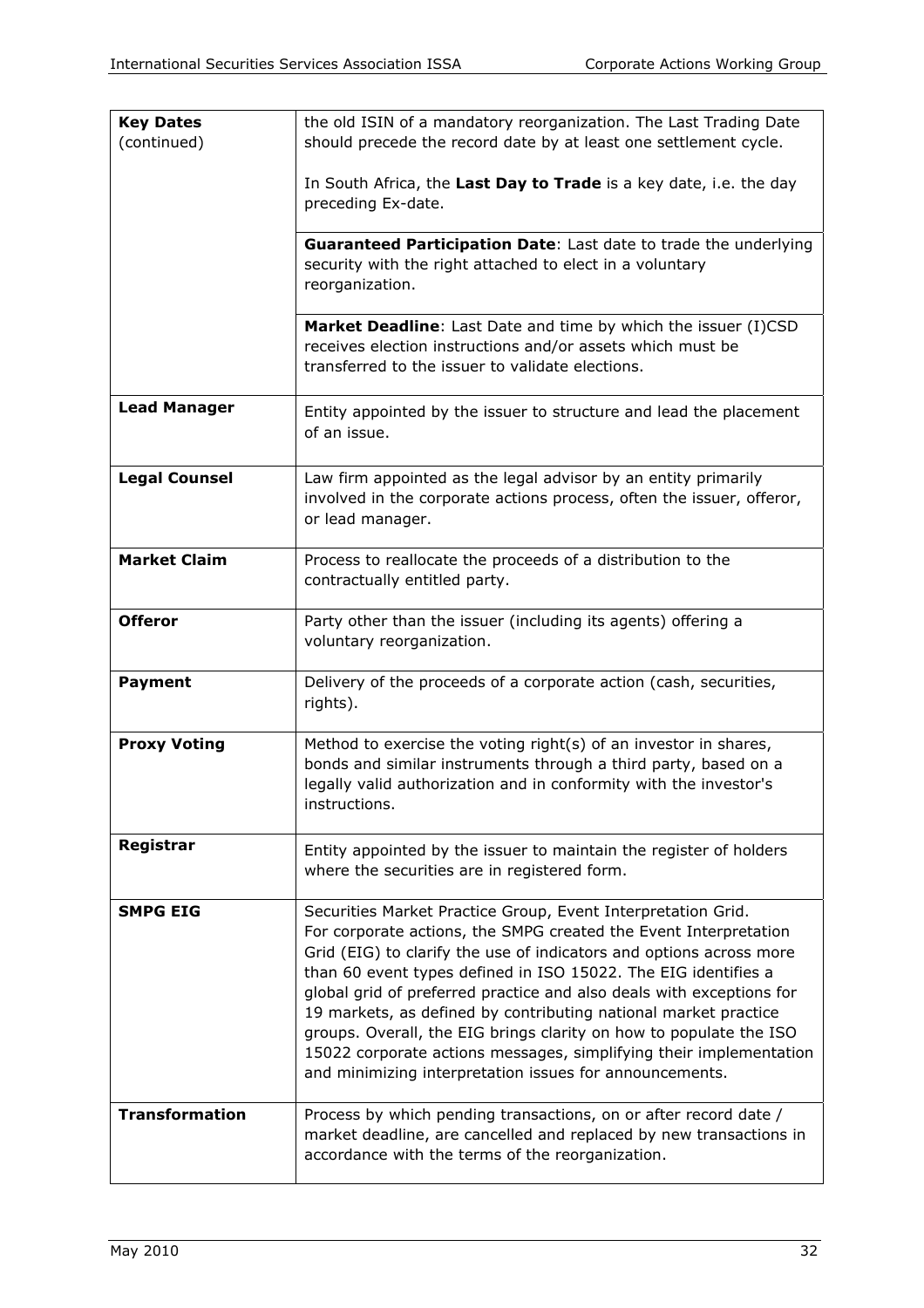| Security that is the subject of a corporate action.<br><b>Underlying Security</b> |                                                                       |  |  |  |
|-----------------------------------------------------------------------------------|-----------------------------------------------------------------------|--|--|--|
| <b>Voluntary</b>                                                                  | A reorganization in which participation is optional for the holder of |  |  |  |
| Reorganization                                                                    | the underlying security.                                              |  |  |  |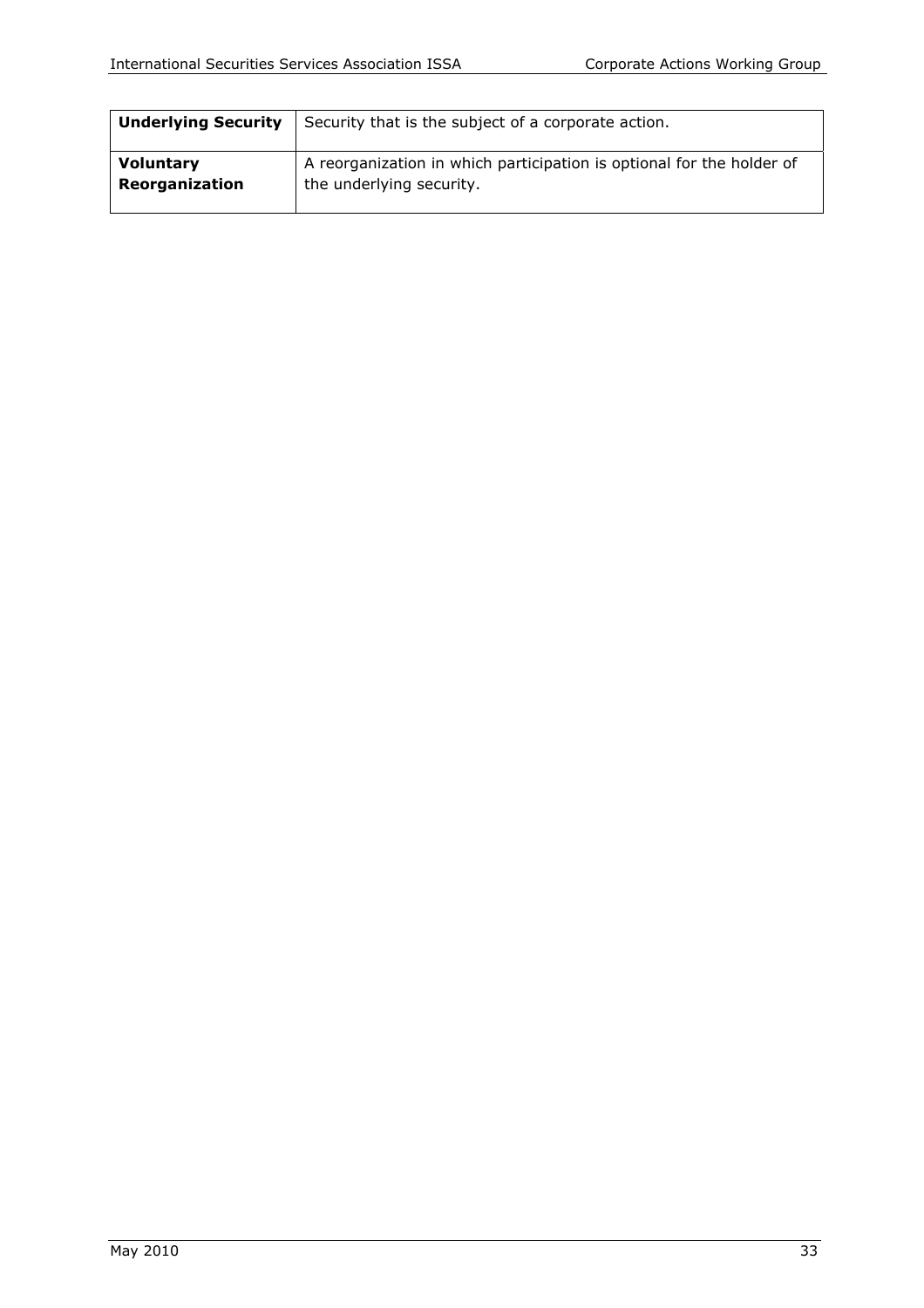## **10. Working Group Members and Additional Contributors**

| <b>Institution</b>                                                                               | <b>Contributor</b>       |
|--------------------------------------------------------------------------------------------------|--------------------------|
| Citigroup, New York                                                                              | Ranjit Chatterji (Chair) |
| Citi, London                                                                                     | Doug Warrington          |
| Clearstream Banking AG, Frankfurt                                                                | <b>Mathias Papenfuss</b> |
| Deutsche Bank, Frankfurt                                                                         | Sascha Marzok            |
| DTCC, New York                                                                                   | David Hands              |
| Euroclear SA/NV, Brussels                                                                        | Annette Brandt           |
| Goldman Sachs, New York                                                                          | Piotr Uzar               |
| J.P. Morgan Chase New York                                                                       | <b>Ted Rothschild</b>    |
| JASDEC, Tokyo                                                                                    | Kazuhiro Nishimukai      |
| Nomura Securities Co. Ltd., Tokyo                                                                | Haruhisa Ohno            |
| S.D. Indeval Institución para el Depósito de Valores S.A. de<br>C.V. (S.D. INDEVAL), Mexico City | Julio Obregón            |
| SWIFT, Brussels                                                                                  | Sophie Bertin            |
| SWIFT, New York                                                                                  | Max Mansur               |
| UBS, Zurich                                                                                      | <b>Florentin Soliva</b>  |
| ISSA Secretariat, Zurich                                                                         | Peter Gnepf              |

#### **Occasional Working Group Contributors and Additional Contributing Organizations**

The organizations and individuals listed below provided valuable local market expertise and feedback to the core working group at various stages of the development of this report.

| <b>Institution</b>                                                                                      | <b>Contributor</b>                               |
|---------------------------------------------------------------------------------------------------------|--------------------------------------------------|
| Association for Financial Markets in Europe / European<br>Securities Services Forum (AFME/ESSF), London | <b>Werner Frey</b>                               |
| Bank of New York Mellon, London                                                                         | Raymond F. Morison                               |
| The Bank of Tokyo-Mitsubishi UFJ, Tokyo                                                                 | Taketoshi Mori<br>Shizuka Morita<br>Hiroshi Ochi |
| BM & FBOVESPA, São Paulo                                                                                | Luis Felipe de Carvalho Paiva                    |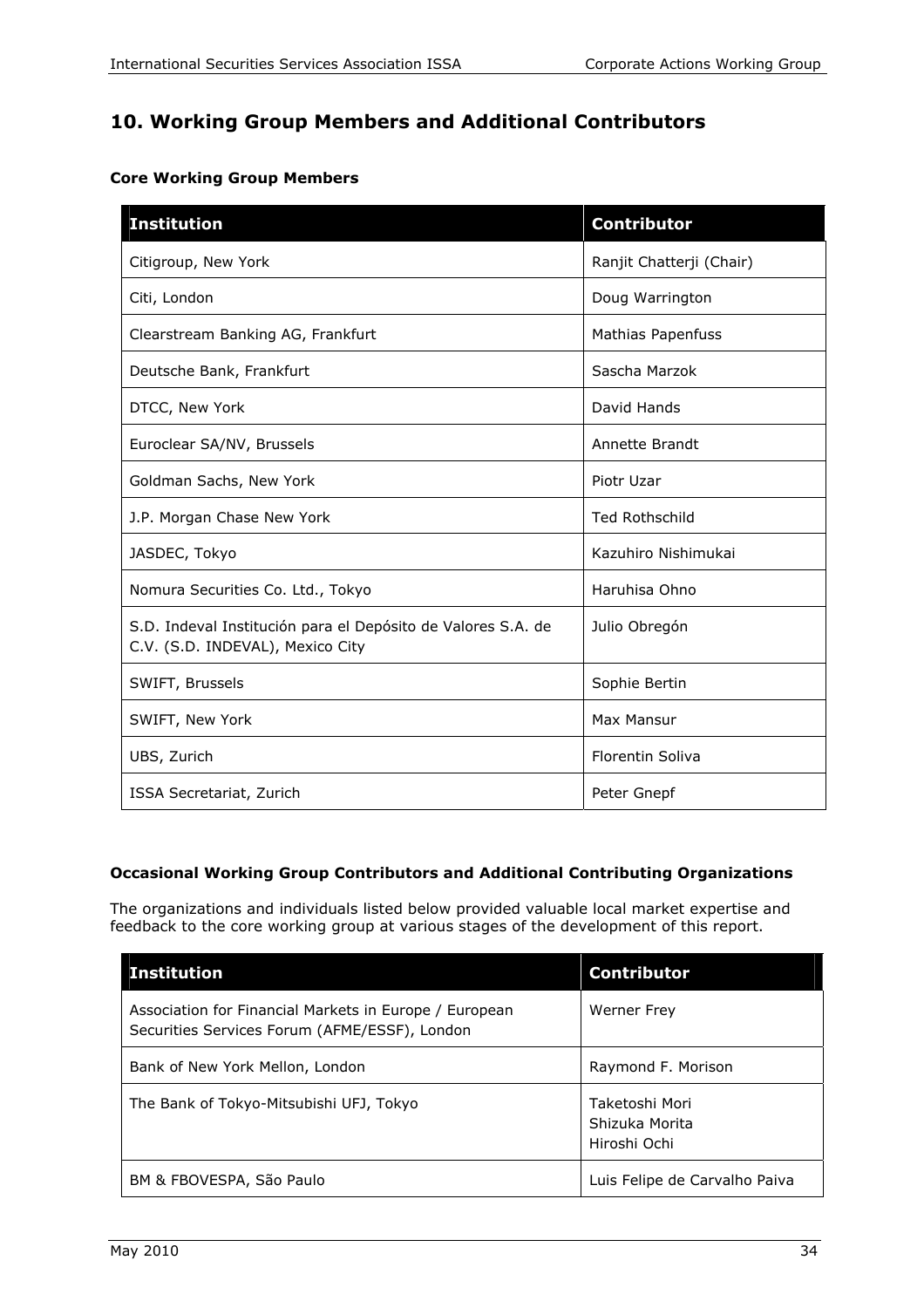| <b>Institution</b>                                                           | <b>Contributor</b>                     |
|------------------------------------------------------------------------------|----------------------------------------|
| Bursa Malaysia Depository Sdn Bhd, Kuala Lumpur                              | Jenny Wong                             |
| Caja Venezolana de Valores S.A. (CVV), Caracas                               | Noris Aguirre                          |
| The Canadian Depository for Securities Limited (CDS),<br>Toronto             | Johann Lochner                         |
| Central Depository Bangladesh Limited (CDBL), Dhaka                          | M.H. Samad                             |
| Central Depository Services (India) Limited, Mumbai                          | Amee Shroff                            |
| Central Depository Systems (Pvt.) Limited, Colombo                           | Rajeeva Bandaranaike                   |
| Central Latinoamericana de Valores (LATINCLEAR),<br>Panama City              | Iván Diaz                              |
| China Securities Depository and Clearing Corporation Limited<br>(Chinaclear) | Huapei Zhu<br>Xiaolei He<br>Nancy Wang |
| Citi - multiple markets Asia Pacific                                         | Rudy Ingkiriwang                       |
| Citi - multiple markets Latin America                                        | Eugenio Prato                          |
| Citi, Moscow                                                                 | Ekaterina Anisimova                    |
| Citi, New York                                                               | Karla McKenna                          |
| Commerzbank, Frankfurt                                                       | <b>Wilfried Blaschke</b>               |
| Depósito Central de Valores S.A. (DCV), Santiago de Chile                    | Juan Videla Valenzuela                 |
| Deutsche Bank, London                                                        | Graham Cox                             |
| Entidad de Depósito de Valores de Bolivia S.A. (EDV), La Paz                 | Javier Aneiva                          |
| Euroclear SA/NV, Brussels                                                    | Edwin de Pauw                          |
| Euroclear SA/NV, Brussels                                                    | Frank Slagmolen                        |
| Hong Kong Securities Clearing Company Limited (HKSCC)                        | Derrick P.F. Fung                      |
| HSBC, Hong Kong (multiple markets globally)                                  | Mai Le                                 |
| International Securities Market Advisory Group (ISMAG)                       | Kathleen Holemans<br>Russell Callaway  |
| Japan Securities Clearing Corporation, Tokyo                                 | Kay Hwei-Chin Lin                      |
| KELER Zrt. - Central Clearing House and Depository<br>(Budapest) Ltd.        | Dóra Dudinsky                          |
| Korea Securities Depository (KSD), Seoul                                     | Wook Sang Cho                          |
| Midclear S.A.L., Beirut                                                      | Elise Eid                              |